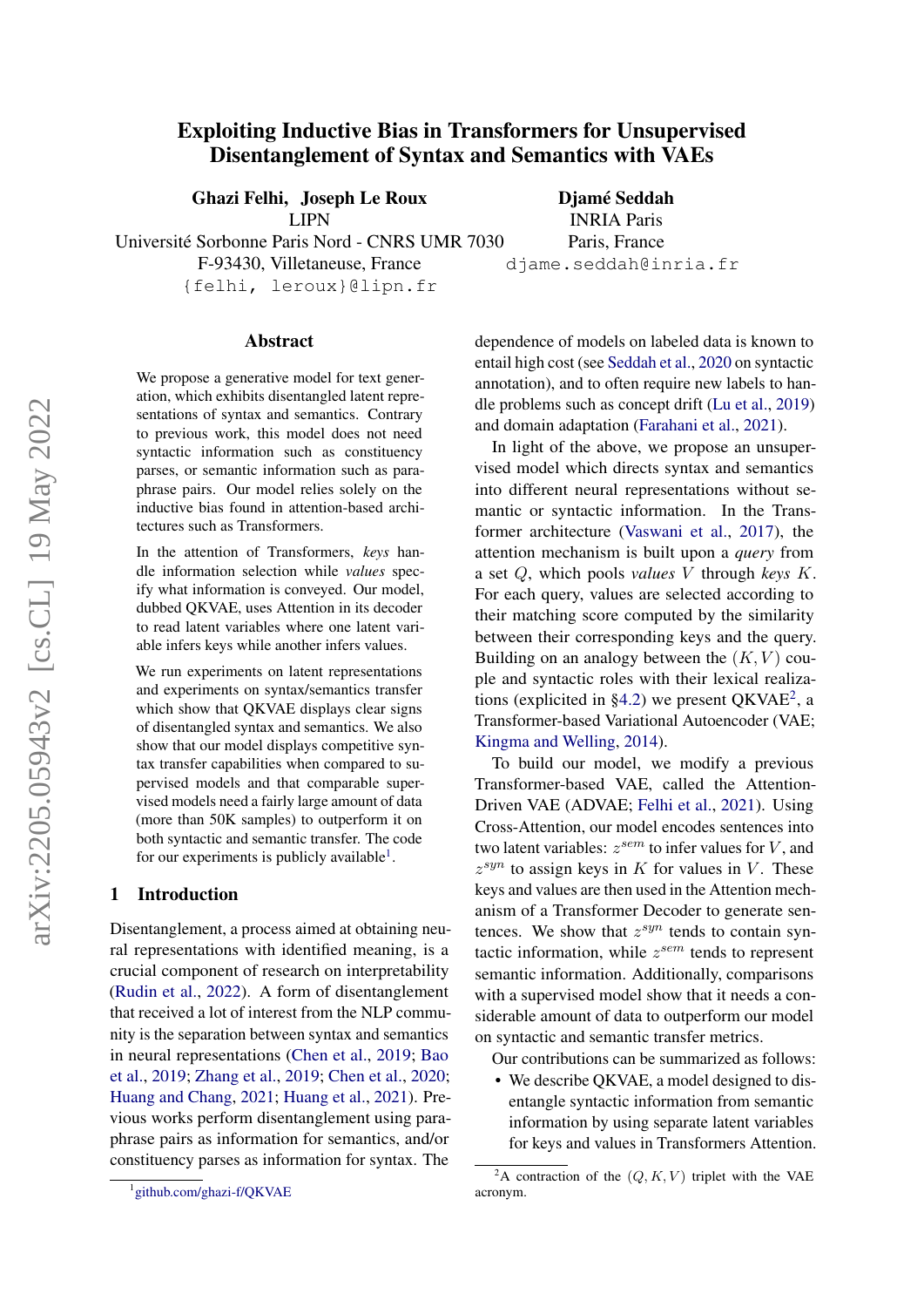- We run experiments on a dataset for English which empirically show that the two types of latent variables have strong preferences respectively for syntax and semantic.
- We also show that our model is capable of transferring syntactic and semantic information between sentences by using their respective latent variables. Moreover, we show that our model's syntax transfer capabilities are competitive with supervised models when they use their full training set (more than 400k sentences), and that a supervised model needs a fairly large amount of labeled data (more than 50k samples) to outperform it on both semantic and syntactic transfer.

## 2 Related Work

We broadly divide works on explainability in NLP into two research directions. The first seeks *post hoc* explanations for black-box models, and led to a rich literature of observations on the behavior of Neural Models in NLP [\(Tenney et al.,](#page-11-4) [2019;](#page-11-4) [Jawa](#page-10-2)[har et al.,](#page-10-2) [2019;](#page-10-2) [Hu et al.,](#page-9-5) [2020;](#page-9-5) [Kodner and Gupta,](#page-10-3) [2020;](#page-10-3) [Marvin and Linzen,](#page-10-4) [2020;](#page-10-4) [Kulmizev et al.,](#page-10-5) [2020;](#page-10-5) [Rogers et al.,](#page-11-5) [2020\)](#page-11-5). Along with these observations, this line of works also led to numerous advances in methodology concerning, for instance, the use of attention as an explanation [\(Jain and](#page-10-6) [Wallace,](#page-10-6) [2019;](#page-10-6) [Wiegreffe and Pinter,](#page-11-6) [2020\)](#page-11-6), the validity of probing [\(Pimentel et al.,](#page-11-7) [2020\)](#page-11-7), or contrastive evaluation with minimal pairs [\(Vamvas and](#page-11-8) [Sennrich,](#page-11-8) [2021\)](#page-11-8). The second research direction on explainability in NLP seeks to build models that are explainable by design. This led to models with explicit linguistically informed mechanisms such as the induction of grammars (RNNG; [Dyer et al.,](#page-9-6) [2016,](#page-9-6) URNNG; [Kim et al.,](#page-10-7) [2019\)](#page-10-7) or constituency trees (ON-LSTM; [Shen et al.,](#page-11-9) [2019,](#page-11-9) ONLSTM-SYD; [Du et al.,](#page-9-7) [2020\)](#page-9-7).

Disentangled representation learning is a subfield of this second research direction which aims at separating neural representations into neurons with known associated meanings. This separation was performed on various characteristics in text such as style [\(John et al.,](#page-10-8) [2020;](#page-10-8) [Cheng et al.,](#page-9-8) [2020\)](#page-9-8), sentiment and topic [\(Xu et al.,](#page-11-10) [2020\)](#page-11-10), or word morphology [\(Behjati and Henderson,](#page-8-2) [2021\)](#page-8-2). In works on disentanglement, consequent efforts have been put in the separation between syntax and semantics, whether merely to obtain an interpretable specialization in the embedding space [\(Chen et al.,](#page-8-0) [2019;](#page-8-0)

[Bao et al.,](#page-8-1) [2019;](#page-8-1) [Ravfogel et al.,](#page-11-11) [2020;](#page-11-11) [Huang et al.,](#page-9-2) [2021\)](#page-9-2), or for controllable generation [\(Zhang et al.,](#page-11-1) [2019;](#page-11-1) [Chen et al.,](#page-9-0) [2020;](#page-9-0) [Huang and Chang,](#page-9-1) [2021;](#page-9-1) [Hosking and Lapata,](#page-9-9) [2021;](#page-9-9) [Li et al.,](#page-10-9) [2021;](#page-10-9) [Hosk](#page-9-10)[ing et al.,](#page-9-10) [2022\)](#page-9-10). However, all these works rely on syntactic information (constituency parses and PoS tags) or semantic information (paraphrase pairs). To the best of our knowledge, our work is the first to present a method that directs syntactic and semantic information into assigned embeddings in the challenging unsupervised setup.

From a broader machine learning perspective, using knowledge of the underlying phenomena in our data, we design our model QKVAE with an inductive bias that induces understandable behavior in an unsupervised fashion. Among the existing line of applications of this principle [\(Rezende et al.,](#page-11-12) [2016;](#page-11-12) [Hudson and Manning,](#page-9-11) [2018;](#page-9-11) [Locatello et al.,](#page-10-10) [2020;](#page-10-10) [Tjandra et al.,](#page-11-13) [2021\)](#page-11-13), ADVAE [\(Felhi et al.,](#page-9-4) [2021\)](#page-9-4), the model on which QKVAE is based, is designed to separate information from the realizations of different syntactic roles without supervision on a dataset of regularly structured sentences.

#### 3 Background

In this section, we go over the components of our model, namely VAEs, attention in Transformers, and ADVAE, the model on which QKVAE is based.

#### 3.1 VAEs as Language Models

Given a set of observations w, VAEs are a class of deep learning models that train a generative model  $p_{\theta}(w) = \int_{z} p(z) p_{\theta}(w|z) dz$ , where  $p(z)$  is a prior distribution on latent variables z that serve as a seed for generation, and  $p_{\theta}(w|z)$  is called the decoder and generates an observation  $w$  from each latent variable value z. Since directly maximizing the likelihood  $p_{\theta}(w)$  to train a generative model is intractable, an approximate inference distribution  $q_{\phi}(z|w)$ , called the encoder, is used to formulate a lower-bound to the exact log-likelihood of the model, called the Evidence Lower-Bound (ELBo):

<span id="page-1-0"></span>
$$
\log p_{\theta}(w) \ge \mathbb{E}_{(z) \sim q_{\phi}(z|w)} [\log p_{\theta}(w|z)] - \mathbb{K} \mathbb{L}[q_{\phi}(z|w)||p(z)] = \mathbb{E} \mathbb{L} \mathbb{B} \mathbf{o}(w; z)
$$
 (1)

Early works on VAEs as language models have shown that, contrary to non-generative sequenceto-sequence [\(Sutskever et al.,](#page-11-14) [2014\)](#page-11-14) models, they learn a smooth latent space [\(Bowman et al.,](#page-8-3) [2016\)](#page-8-3).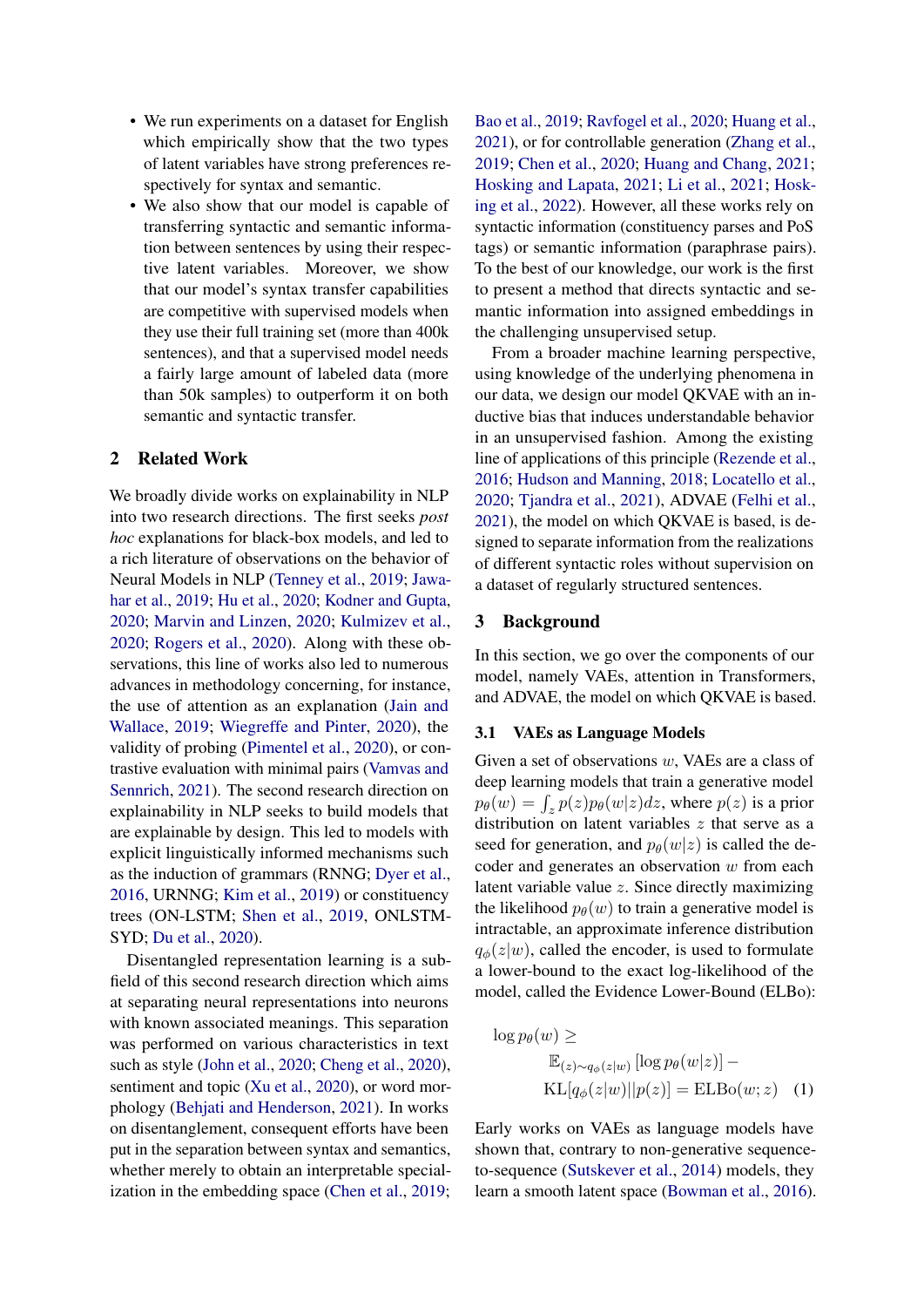In fact, this smoothness enables decoding an interpolation of latent codes (*i.e.* a homotopy) coming from two sentences to yield a well-formed third sentence that clearly shares characteristics (syntactic, semantic. . . ) with both source sentences. This interpolation will be used as a control baseline in our experiments.

#### 3.2 Attention in Transformers.

The inductive bias responsible for the disentanglement capabilities of our model is based on the design of Attention in Transformers [\(Vaswani et al.,](#page-11-3) [2017\)](#page-11-3). In attention mechanisms, each element of a series of query vectors  $Q = \{q_1, \ldots, q_{|Q|}\}\$  performs a soft selection of values  $V = \{v_1, \ldots, v_{|V|}\}\$ whose compatibility with the query is given by their corresponding key vector in  $K = \{k_1, \ldots, k_{|V|}\}\$ via dot product. For each  $q_i \in Q$ , the series of dot products is normalized and used as weights for a convex interpolation of the values. Formally, the result is compactly written as:

$$
Attention(Q, K, V) = Softmax(QKT)V (2)
$$

Here, we stress that  $K$  is only capable of controlling what information is selected from  $V$ , while V is responsible for the value of this information. Using the above operators and the embedding level concatenation operator Cat, Multi-Head Attention (MHA) in Transformers is defined as follows:

$$
MHA(\tilde{Q}, \tilde{K}, \tilde{V}) = Cat(head_1, ...head_H)W^O
$$
  
s.t : head<sub>i</sub> = Attention( $\tilde{Q}W_i^Q, \tilde{K}W_i^K, \tilde{V}W_i^V$ )

Where  $W^O$ ,  $W_i^Q$  $i<sup>Q</sup>$ ,  $W_i<sup>K</sup>$ , and  $W_i<sup>V</sup>$  are trainable parameter matrices. In turn, Self-Attention (SA) and Cross-Attention (CA) are defined, for sets of elements called source  $S$  and target  $T$ , as follows:

$$
SA(T) = MHA(T, T, T)
$$

$$
CA(T, S) = MHA(T, S, S)
$$

The above SA mechanism is used to exchange information between elements of target  $T$ , while in CA, targets T pull (or *query* for) information from each element of the source S. Transformer Encoders (Enc) are defined as the composition of layers each consisting of an attention followed by a Feed-Forward Network F:<sup>[3](#page-2-0)</sup>

$$
\text{Enc}(T) = \tilde{T}_{D^{enc}}, \text{ s.t. } \tilde{T}_d = \left\{ \begin{array}{l} T \text{ if } d = 0, \text{ else:} \\ \text{F}(\text{SA}(\tilde{T}_{d-1})) \end{array} \right.
$$

Transformer Decoders (Dec) are defined with instances of SA, CA and F:

$$
\text{Dec}(T, S) = \tilde{T}_{D^{dec}}, \text{s.t.} : \n\tilde{T}_d = \left\{ \begin{array}{l} T \text{ if } d = 0, \text{ else:} \\ \text{F(CA}(SA(\tilde{T}_{d-1}), S)) \end{array} \right.
$$

where  $D^{enc}$  and  $D^{dec}$  above are respectively the number of layers of Enc and Dec. For autoregressive decoding, [Vaswani et al.](#page-11-3) [\(2017\)](#page-11-3) define a version of Dec we will call  $\overline{Dec}$ . In this version, the result of each  $QK<sup>T</sup>$  (Eq. [2\)](#page-2-1) in Self-Attention is masked so that each  $t_i$  in  $T$  only queries for information from  $t_j$  with  $j \leq i$ . Even though  $\overline{Dec}$  yields a sequence of length equal to that of target  $T$ , in the following sections we will consider its output to be only the last element of  $\tilde{T}_{D^{dec}}$  in order to express auto-regressive generation in a clear manner.

#### <span id="page-2-1"></span>3.3 ADVAE

ADVAE is a Variational Autoencoder for unsupervised disentanglement of sentence representations. It mainly differs from previous LSTM-based [\(Bow](#page-8-3)[man et al.,](#page-8-3) [2016\)](#page-8-3) and Transformer-based [\(Li et al.,](#page-10-11) [2020b\)](#page-10-11) VAEs in that it uses Cross-Attention to encode and decode latent variables, which is the cornerstone of our model. In ADVAE, Cross-Attention is used to: *i)* encode information from sentences into a fixed number of vectorial latent variables; *ii)* decode these vectorial latent variables by using them as sources for the target sentences generated by a Transformer Decoder.

Formally, let us define  $M^{\mu}$ ,  $M^{\sigma}$ , and  $M^w$  to be linear layers that will respectively be used to obtain the latent variables' means and standard deviations, and the generated words' probabilities, L the number of vectorial latent variables  $z = \{z_1, \ldots, z_L\}$ , and finally  $E = \{e_1, \ldots, e_L\}$ and  $D = \{d_1, \ldots, d_L\}$  two sets of L trainable embeddings. Embeddings  $e_i$  and  $d_i$  serve as fixed identifiers for the latent variable  $z_i$  respectively in the encoder and in the decoder.

Given input token sequence  $w$ , the encoder  $q_{\phi}(z|w) = \prod_{l} q_{\phi}(z_l|w)$  first yields parameters  $\mu_l$ and  $\sigma_l$  to be used by the diagonal Gaussian distribution of each of the latent variables  $z_l$  as follows<sup>[4](#page-2-2)</sup>:

<span id="page-2-0"></span><sup>&</sup>lt;sup>3</sup>We omit residual connections and layer normalizations after each SA or CA for simplicity.

<span id="page-2-2"></span><sup>&</sup>lt;sup>4</sup>To simplify equations, we omit word embedding look-up tables and positional embeddings.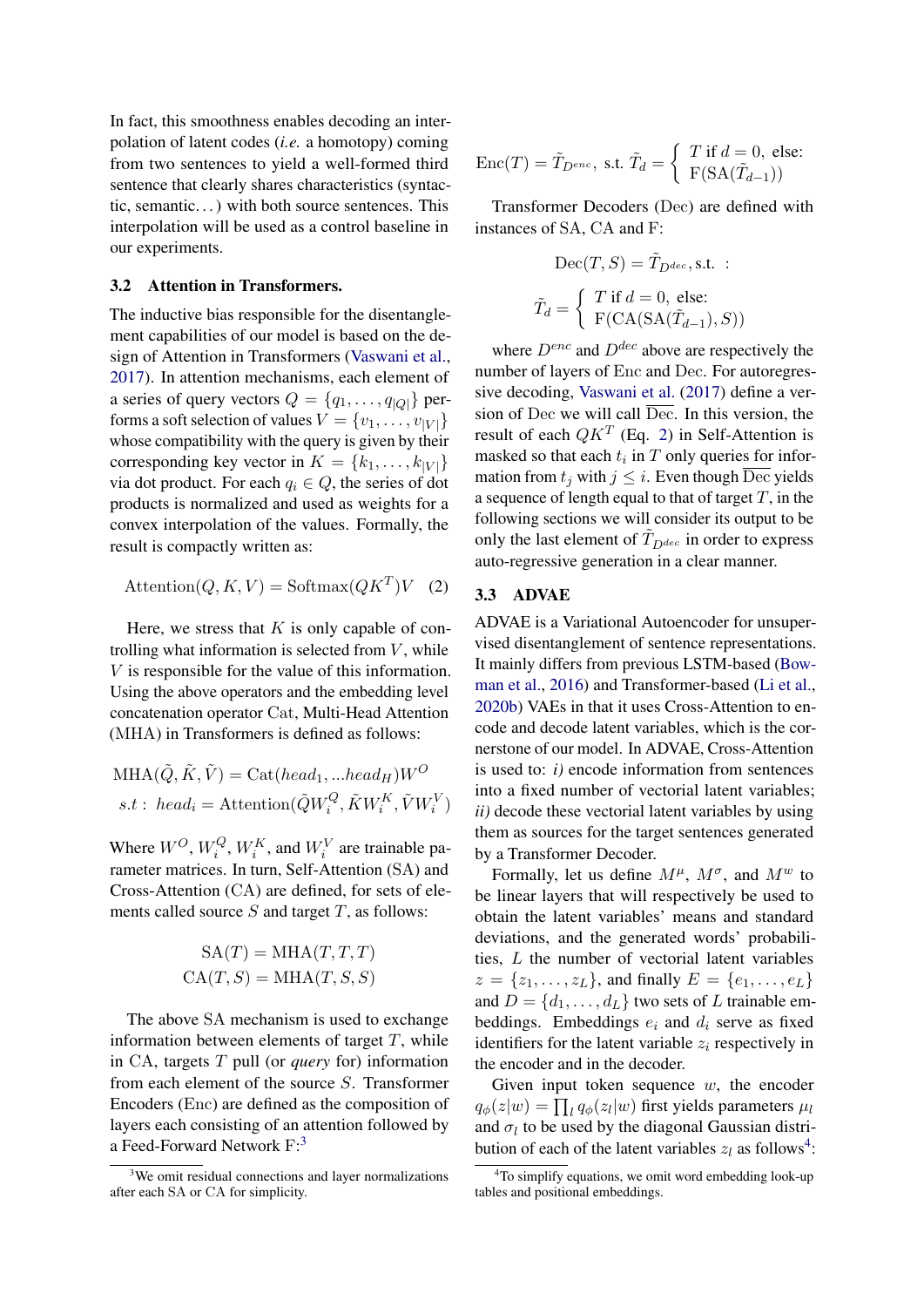<span id="page-3-3"></span>

| $\boldsymbol{v}$ | child | to wear | cloak          | winter |  |                                                                              |
|------------------|-------|---------|----------------|--------|--|------------------------------------------------------------------------------|
| k1               | nsubi | root    |                |        |  | dobj $\emptyset \longrightarrow$ decoded $(v, k1)$ : A child wears a cloak.  |
| k2               | agent | root    | nsubjpass pobj |        |  | $\longrightarrow$ decoded $(v, k2)$ : A cloak is worn, in winter, by a child |

Table 1: Example of interpretable values for the v and k in our model with  $L = 4$ . We display a sentence transiting from the active form to the passive form, to illustrate how different *keys* arranging the same *values* can lead to the same minimal semantic units being rearranged according to a different syntactic structure. We also stress that a different set of *keys* may omit or bring forth an element from the *values* vector (*e.g.* "winter" here above).

$$
\tilde{z} = \text{Dec}(e; \text{Enc}(w))
$$
  
\n
$$
\forall l \text{ s.t. } 1 \le l \le L :
$$
  
\n
$$
\mu_l = M^{\mu}(\tilde{z}_l), \ \sigma_l = \text{SoftPlus}(M^{\sigma}(\tilde{z}_l))
$$
  
\n
$$
z_l \sim \mathcal{N}(\mu_l; \sigma_l)
$$
 (3)

Cross-Attention is also used by the ADVAE decoder to dispatch information from the *source* latent variable samples to the *target* generated sequence. Accordingly, using a beginning-ofsentence token  $w_0$ ,  $p_\theta(w|z) = \prod_i p_\theta(w_i|w_{\leq i}, z)$ yields probabilities for the categorical distribution of the generated tokens  $w$  by decoding latent variables  $z$  concatenated with their embeddings  $d$ :

$$
y = \text{Cat}(d; z)
$$
  
\n
$$
\forall i \text{ s.t. } 1 \leq i \leq |w|:
$$
  
\n
$$
\tilde{w}_i = \overline{\text{Dec}}(w_0, \dots, w_{i-1}; \text{Enc}(y))
$$
  
\n
$$
w_i \sim \text{Categorical}(\text{Softmax}(M^w(\tilde{w}_i)))
$$

# 4 QKVAE: Using separate latent variables for Keys and Values

In this section, we describe the architecture of our model, the behavior it entails, and how we deal with the optimization challenges it poses.

## 4.1 QKVAE architecture

The modification we bring to ADVAE is aimed at controlling how information is selected from the latent space with the value of a newly introduced latent variable. We call this latent variable  $z^{syn}$ , and refer to the latent variables already formulated in ADVAE as  $z^{sem} = \{z_1^{sem}, \ldots, z_L^{sem}\}$ .  $z^{syn}$  is obtained with the same process as each  $z_l^{sem}$  (Eq. [3\)](#page-3-1), *i.e.* by adding an additional identifier embedding  $e_s$ , and matrices  $M^{\mu s}$  and  $M^{\sigma s}$  to obtain its mean and standard-deviation parameters.

For the QKVAE Decoder, we modify the Transformer Decoder Dec into QKVDec so as to use Multi-Head Attention with separate inputs for keys and values instead of Cross-Attention :

 $\mathrm{QKVDec}(T;S_K;S_V) = \tilde{T}_{D^{QKV}}$ , s.t. :

$$
\tilde{T}_d = \begin{cases}\nT \text{ if } d = 0, \text{ else:} \\
F(\text{MHA}(\text{SA}(\tilde{T}_{d-1}), S_K, S_V))\n\end{cases}
$$

<span id="page-3-1"></span>where  $D^{QKV}$  is the number of layers. Similar to  $\overline{\text{Dec}}$ , we define  $\overline{\text{QKVDec}}$  to be the auto-regressive version of QKVDec. The QKVAE decoder yields probabilities for the generated tokens by using this operator on values given by  $z^{sem}$  concatenated with embeddings d, and keys given by a linear transformation on  $z^{syn}$ :

$$
v = \text{Cat}(d; z^{sem}), \quad k = M^{s}(z^{syn})
$$
  
\n
$$
\forall i \quad \text{s.t.} \quad 1 \leq i \leq |w|:
$$
  
\n
$$
\tilde{w}_{i} = \overline{\text{QKVDec}}(w_{0}, \dots, w_{i-1}; k; v)
$$
  
\n
$$
w_{i} \sim \text{Categorical}(\text{Softmax}(M^{w}(\tilde{w}_{i})))
$$

where  $M<sup>s</sup>$  is a linear layer.<sup>[5](#page-3-2)</sup> While ADVAE already uses Cross-Attention to encode and decode latent variables, our model uses separate variables to obtain keys and values for Multi-Head Attention in its decoder.

## <span id="page-3-0"></span>4.2 QKVAE Behavior

In the Multi-Head Attention of our decoder,  $z^{syn}$ controls keys, and  $z^{sem}$  controls values. In other words, the value of each  $z_i^{sem}$  is called to be passed to the target sequence according to its key which is given by the variable  $z^{syn}$ . Therefore, given a query,  $z^{syn}$  decides which content vector  $z_l^{sem}$  participates most to the value of the generated token at each generation step. To better get a gist of the kind of behavior *intended* by this construction, we assume in Table [1](#page-3-3) for explanatory purposes, that our decoder has one layer and one attention head, that the value of each  $k^l$  in key matrices  $k_1$  and  $k_2$  corresponds to syntactic roles, and that each  $v^l$ informs on the realization of the corresponding syntactic role. Table [1](#page-3-3) displays the resulting sentence when each of  $k1$  and  $k2$  are coupled with v.

<span id="page-3-2"></span><sup>&</sup>lt;sup>5</sup>The output of  $M<sup>s</sup>$  is reshaped to obtain a matrix of keys.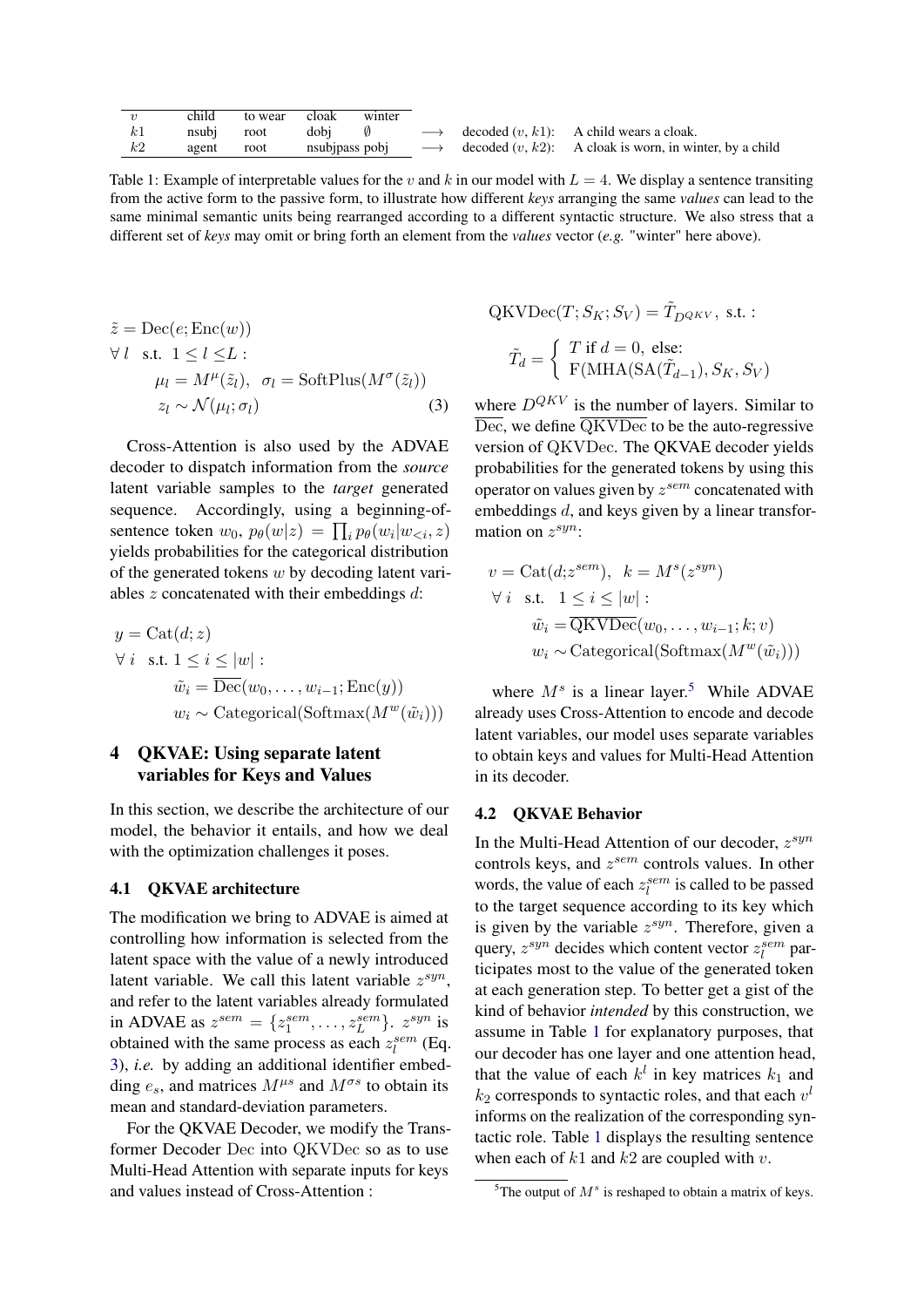In the examples in Table [1,](#page-3-3) the generator uses a query at each generation step to pick a word in a manner that would comply with English syntax. Therefore, the key of each value should inform on its role in the target structure, which justifies syntactic roles as an adequate meaning for keys.

Although our model may stray from this possibility and formulate non-interpretable values and keys, keys will still inform on the *roles* of values in the target structure, and therefore influence the way values are injected into the target sequence. And given the fact that our model uses multiple layers and attention heads and the continuous nature of keys in Attention (as opposed to discrete syntactic role labels), our model performs a multi-step and continuous version of the behavior described in Table [1.](#page-3-3)

Injecting values into the structure of a sentence requires the decoder to model this structure. Previous works have shown that this is well within the capabilities of Transformers. Specifically, [Hewitt](#page-9-12) [and Manning](#page-9-12) [\(2019\)](#page-9-12) showed that Transformers embed syntactic trees in their inner representations, [Clark et al.](#page-9-13) [\(2019\)](#page-9-13) showed that numerous attention heads attend to specific syntactic roles, and we [\(Felhi et al.,](#page-9-4) [2021\)](#page-9-4) showed that Transformer-based VAEs can capture the realizations of syntactic roles in latent variables obtained with Cross-Attention.

# **4.3** Balancing the Learning of  $z^{sem}$  and  $z^{syn}$

Similar to ADVAE, we use a standard Normal distribution as a prior  $p(z) = p(z^{sem})p(z^{syn})$  and train QKVAE with the  $\beta$ -VAE objective [\(Higgins](#page-9-14) [et al.,](#page-9-14) [2017\)](#page-9-14) which is simply ELBo (Eq. [1\)](#page-1-0) with a weight  $\beta$  on its Kullback-Leibler (KL) term. [Hig](#page-9-14)[gins et al.](#page-9-14) [\(2017\)](#page-9-14) show that a higher  $\beta$  leads to better unsupervised disentanglement. However, the KL term is responsible for a phenomenon called *posterior collapse* where the latent variables become uninformative and are not used by the decoder [\(Bowman et al.,](#page-8-3) [2016\)](#page-8-3). Therefore, higher values for  $\beta$  cause poorer reconstruction performance [\(Chen et al.,](#page-9-15) [2018\)](#page-9-15). To avoid posterior collapse, we follow [Li et al.](#page-10-12) [\(2020a\)](#page-10-12): *i)* We pretrain our model as an autoencoder by setting  $\beta$  to 0; *ii*) We linearly increase  $\beta$  to its final value (KL annealing; [Bow](#page-8-3)[man et al.,](#page-8-3) [2016\)](#page-8-3) and we threshold each dimension of the KL term with a factor  $\lambda$  (Free-Bits strategy; [Kingma et al.,](#page-10-13) [2016\)](#page-10-13).

In preliminary experiments with our model, we observed that it tends to encode sentences using

only  $z^{sem}$ . As we use conditionally independent posteriors<sup>[6](#page-4-0)</sup>  $q(z^{syn}|w)$  and  $q(z^{sem}|w)$  for our latent variables, their KL terms (Eq. [1\)](#page-1-0) can be written seperately, and they can therefore be weighted separately with different values of  $\beta$ . Using a lower  $\beta$ for  $z^{syn}$  as was done by [\(Chen et al.,](#page-9-0) [2020\)](#page-9-0)<sup>[7](#page-4-1)</sup> did not prove effective in making it informative for the model. Alternatively, linearly annealing  $\beta$  for  $z^{sem}$ before  $z^{syn}$  did solve the issue. This intervention on the learning process was inspired by the work of [Li et al.](#page-10-14) [\(2020c\)](#page-10-14) which shows that latent variables used at different parts of a generative model should be learned at different paces.

### 5 Experiments

#### 5.1 Setup

Data To compare our model to its supervised counterparts, we train it with data from the English machine-generated paraphrase pairs dataset ParaNMT [\(Wieting and Gimpel,](#page-11-15) [2018\)](#page-11-15). More specifically, we use the 493K samples used by [Chen et al.](#page-9-0)  $(2020)^8$  $(2020)^8$  $(2020)^8$  to train their model VGVAE. Since our model is unsupervised, we only use the reference sentences (half the training set) to train our model. Using the development and test sets of ParaNMT, [Chen et al.](#page-9-0) [\(2020\)](#page-9-0) also provide a curated set of triplets formed by a target sentence (*target*), a semantic source (*sem\_src*),and a syntactic source (*syn\_src*). The semantic source is a paraphrase of the target sentence, while the syntactic source is selected by finding a sentence that is syntactically close to the target (*i.e.* edit distance between the sequence of PoS Tags of both sentences is  $low<sup>9</sup>$  $low<sup>9</sup>$  $low<sup>9</sup>$ ) and semantically different from the paraphrase (has low BLEU score with it). Contrary to paraphrases in the training set of ParaNMT, paraphrases from this set were manually curated. These triplets are divided into a development set of 500 samples and a test set of 800 samples. We display results on the test set in the main body of the paper. The results on the development set, which lead to the same conclusions, are reported in Appendix [A.](#page-12-0)

Training details & hyper-parameters Encoders and Decoders in QKVAE are initialized

<span id="page-4-1"></span><span id="page-4-0"></span> $6$ These posteriors are ADVAE encoders (Eq. [3\)](#page-3-1).

 $^7$ Although not explicitly mentioned in the paper, this is performed in their companion source code.

<span id="page-4-2"></span><sup>8</sup> [https://drive.google.com/open?id=1HHDlUT\\_-](https://drive.google.com/open?id=1HHDlUT_-WpedL6zNYpcN94cLwed_yyrP) [WpedL6zNYpcN94cLwed\\_yyrP](https://drive.google.com/open?id=1HHDlUT_-WpedL6zNYpcN94cLwed_yyrP)

<span id="page-4-3"></span> $9^9$ We follow [Chen et al.](#page-9-0) [\(2020\)](#page-9-0) by using this evaluation data, although edit distance between PoS tags might not be a good proxy for syntactic similarity.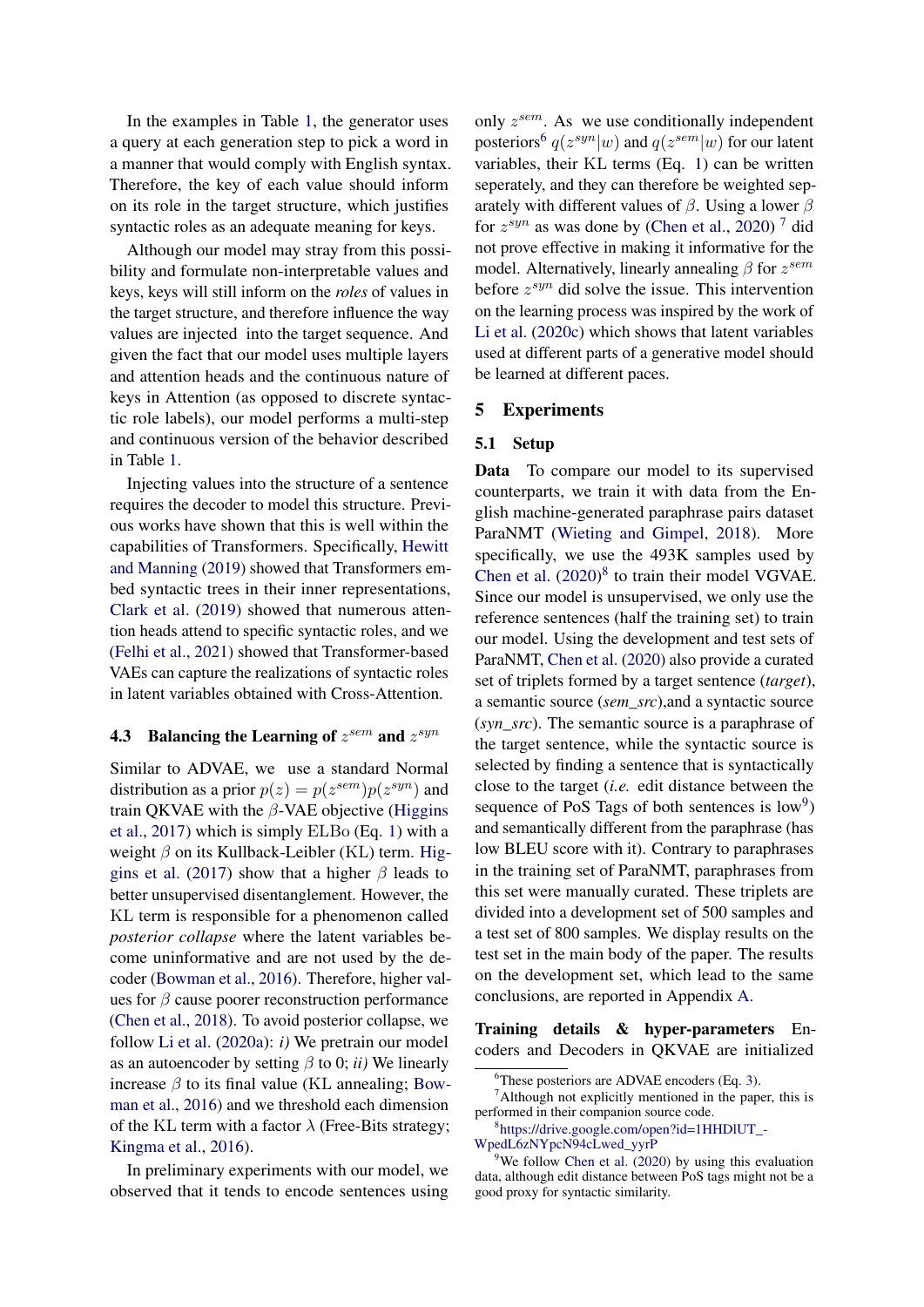with parameters from BART [\(Lewis et al.,](#page-10-15) [2020\)](#page-10-15). After manual trial and error on the development set, we set the sizes of  $z^{syn}$  and  $z^{sem}$  to 768, and L to 4. Further Hyper-parameters are in Appendix [B.](#page-12-1) We train 5 instances of our model and report the average scores throughout all experiments.

Baselines We compare our system to 4 previously published models, where 2 are supervised and 2 are unsupervised: *i) VGVAE [\(Chen et al.,](#page-9-0) [2020\)](#page-9-0):* a VAE-based paraphrase generation model with an LSTM architecture. This model is trained using paraphrase pairs and PoS Tags to separate syntax and semantics into two latent variables. This separation is used to separately specify semantics and syntax to the decoder in order to produce paraphrases; *ii) SynPG [\(Huang and Chang,](#page-9-1) [2021\)](#page-9-1):* A paraphrase generation Seq2Seq model based on a Transformer architecture which also separately encodes syntax and semantics for the same purpose as VGVAE. This model is, however, trained using only source sentences with their syntactic parses, without paraphrases; *iii) Optimus [\(Li et al.,](#page-10-11) [2020b\)](#page-10-11):* A large-scale VAE based on a fusion between BERT [\(Devlin et al.,](#page-9-16) [2019\)](#page-9-16) and GPT-2 [\(Rad](#page-11-16)[ford et al.,](#page-11-16) [2019\)](#page-11-16) with competitive performance on various NLP benchmarks; *iv) ADVAE:* This model is QKVAE without its syntactic variable. The size of its latent variable is set to 1536 to equal the total size of latent variables in QKVAE.

Official open-source instances<sup>[10](#page-5-0)</sup> of the 4 models above are available, which ensures accurate comparisons. The off-the-shelf instances of VG-VAE and SynPG are trained on ParaNMT with  $GloVe<sup>11</sup>$  $GloVe<sup>11</sup>$  $GloVe<sup>11</sup>$ [\(Pennington et al.,](#page-11-17) [2014\)](#page-11-17) embeddings. We fine-tune a pre-trained Optimus on our training set following instructions from the authors. Similar to our model, we initialize ADVAE with parameters from BART[\(Lewis et al.,](#page-10-15) [2020\)](#page-10-15) and train 5 instances of it on ParaNMT with  $L = 4$ .

# 5.2 Syntax and Semantics Separation in the Embedding Space

We first test whether  $z^{syn}$  and  $z^{sem}$  respectively specialize in syntax and semantics. A syntactic (resp. semantic) embedding should place syntactically (resp. semantically) similar sentences close

<span id="page-5-2"></span>

|                            | $z^{sem} \uparrow$ | $\gamma^{syn}$ |  |  |  |  |  |  |
|----------------------------|--------------------|----------------|--|--|--|--|--|--|
| <b>Supervised Models</b>   |                    |                |  |  |  |  |  |  |
| <b>VGVAE</b>               | 99.9               | 14.8           |  |  |  |  |  |  |
| SynPG                      | 93.4               | 26.5           |  |  |  |  |  |  |
| <b>Unsupervised Models</b> |                    |                |  |  |  |  |  |  |
| Optimus                    | 91.8               |                |  |  |  |  |  |  |
| <b>ADVAE</b>               | 39.5               | 40.0           |  |  |  |  |  |  |
| <b>OKVAE</b>               | 89.2               | 26.4           |  |  |  |  |  |  |

Table 2: The probability \*100 that an embedding places a target sentence closer to its semantic source than it is to its syntactic source in the embedding space. Arrows (↑/↓) indicate whether higher or lower scores are better.

to each other in the embedding space.

Using the (*target, sem\_src, syn\_src*) triplets, we calculate for each embedding the probability that *target* is closer to *sem\_src* than it is to *syn\_src* in the embedding space. For simplicity, we refer to the syntactic and semantic embeddings of all models as  $z^{syn}$  and  $z^{sem}$ . For Gaussian latent variables, we use the mean parameter as a representation (respectively the mean direction parameter from the von Mises-Fisher distribution of the semantic variable of VGVAE). We use an L2 distance for Gaussian variables and a cosine distance for the others. Since Optimus and ADVAE do not have separate embeddings for syntax and semantics *i)* We take the whole embedding for Optimus; *ii)*For ADVAE, we measure the above probability on the development set for each latent variable  $z_l$  (Eq. [3\)](#page-3-1). Then, we choose the latent variable that places *target* sentences closest to their *sem\_src* (resp. *syn\_src*) as a semantic (resp. syntactic) variable. The results are presented in Table [2.](#page-5-2)

Table [2](#page-5-2) clearly shows for QKVAE, SynPG, and VGVAE that the syntactic (resp. semantic) variables lean towards positioning sentences in the embedding space according to their syntax (resp. semantics). Surprisingly, the syntactic variable of our model specializes in syntax (*i.e.* has low score) as much as that of SynPG. The generalist latent variable of Optimus seems to position sentences in the latent space according to their semantics. Accordingly, we place its score in the  $z^{sem}$  column. Interestingly, the variables in ADVAE have very close scores and score well below 50, which shows that the entire ADVAE embedding leans more towards syntax. This means that, without the key/value distinction in the Attention-based decoder, the variables specialize more in structure than in content.

<span id="page-5-0"></span><sup>&</sup>lt;sup>10</sup>VGVAE: github.com/mingdachen/syntactic-template-<br>generation/; SynPG: github.com/uclanlp/synpg; Op[generation/;](https://github.com/mingdachen/syntactic-template-generation/) SynPG: [github.com/uclanlp/synpg;](https://github.com/uclanlp/synpg) Op-<br>timus: github.com/ChunyuanLI/Optimus: ADVAE: [github.com/ChunyuanLI/Optimus;](https://github.com/ChunyuanLI/Optimus) [github.com/ghazi-f/ADVAE](https://github.com/ghazi-f/ADVAE)

<span id="page-5-1"></span> $11$ Gains could be observed with better embeddings for supervised models, but we stick to the original implementations.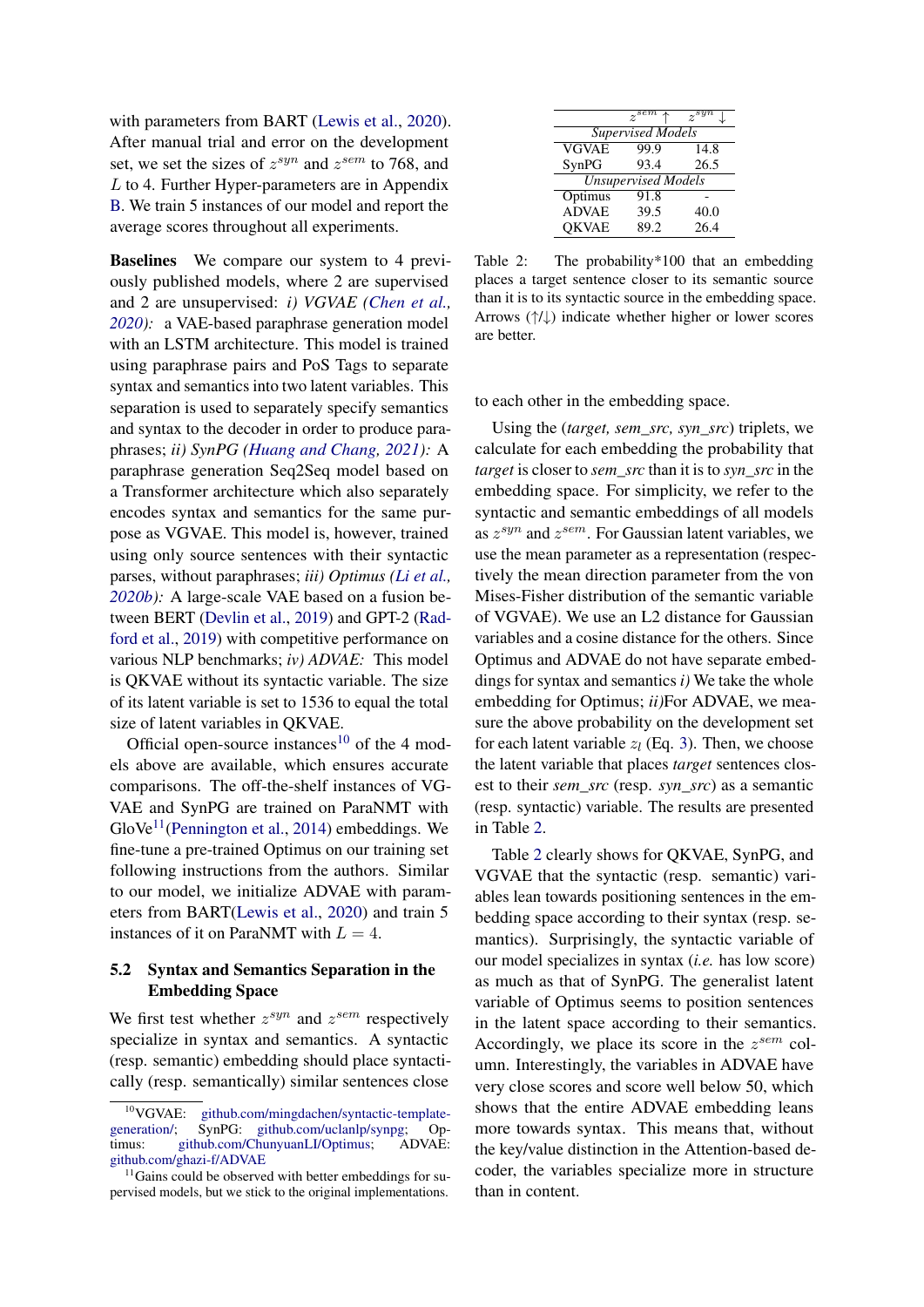<span id="page-6-0"></span>

|                                        |                          | sem src          |                  |                          | syn_src          |                     | target           |          |         |
|----------------------------------------|--------------------------|------------------|------------------|--------------------------|------------------|---------------------|------------------|----------|---------|
|                                        | <b>STED</b> <sup>+</sup> | $TMA2\downarrow$ | $TMA3\downarrow$ | <b>STED</b> $\downarrow$ | $TMA2^+$         | TMA3 <sup>†</sup>   | $STED\downarrow$ | $TMA2^+$ | $TMA3+$ |
| <b>Control and Reference baselines</b> |                          |                  |                  |                          |                  |                     |                  |          |         |
| sem src                                | 0.0                      | 100              | 100              | 13.0                     | 40.3             | 4.8                 | 12.0             | 39.6     | 7.0     |
| syn_src                                | 13.0                     | 40.3             | 4.8              | 0.0                      | 100              | 100                 | 5.9              | 84.3     | 45.8    |
| Optimus                                | 11.6                     | 50.0             | 15.9             | 9.2                      | 61.6             | 23.6                | 10.2             | 58.9     | 21.8    |
|                                        |                          |                  |                  | <b>Supervised Models</b> |                  |                     |                  |          |         |
| <b>VGVAE</b>                           | 13.1                     | 39.9             | 5.4              | 3.3                      | 86.4             | 64.1                | 6.7              | 80.4     | 44.6    |
| SynPG                                  | 11.7                     | 41.9             | 18.0             | 13.5                     | 74.1             | 10.5                | 13.1             | 69.1     | 13.3    |
| <b>Unsupervised Models</b>             |                          |                  |                  |                          |                  |                     |                  |          |         |
| <b>ADVAE</b>                           | 11.9                     | 47.3             | 14.0             | 10.3                     | $54.3^{\dagger}$ | $19.2^{\mathrm{T}}$ | 11.1             | 52.3     | 17.0    |
| <b>OKVAE</b>                           | 12.7                     | 40.2             | 7.8              | 7.2                      | 68.2             | 39.5                | 8.9              | 63.9     | 28.1    |

Table 3: Syntactic transfer results. *STED* is the Syntactic Tree Edit Distance, and *TMA2/3* is the exact matching between constituency trees truncated at the  $2^{nd}/3^{rd}$  level.

<span id="page-6-1"></span>

| sem src                    |                                 | syn_src                  | target |             |      |  |  |  |  |
|----------------------------|---------------------------------|--------------------------|--------|-------------|------|--|--|--|--|
| М↑                         | PB↑                             | $M\downarrow$            | PB     | $M\uparrow$ | PB↑  |  |  |  |  |
|                            | Control and Reference baselines |                          |        |             |      |  |  |  |  |
| 100<br>sem src             | 1.0                             | 6.9                      | 0.14   | 28.8        | 0.84 |  |  |  |  |
| 6.9<br>syn_src             | 0.14                            | 100                      | 1.0    | 12.1        | 0.16 |  |  |  |  |
| Optimus 12.4               | 0.34                            | 15.9                     | 0.39   | 10.8        | 0.32 |  |  |  |  |
|                            |                                 | <b>Supervised Models</b> |        |             |      |  |  |  |  |
| <b>VGVAE 17.6</b>          | 0.58                            | 15.3                     | 0.18   | 24.9        | 0.58 |  |  |  |  |
| SynPG<br>45.9              | 0.87                            | 8.0                      | 0.13   | 25.2        | 0.75 |  |  |  |  |
| <b>Unsupervised Models</b> |                                 |                          |        |             |      |  |  |  |  |
| ADVAE<br>8.0               | 0.19                            | $8.3^{\dagger}$          | 0.17   | 7.4         | 0.19 |  |  |  |  |
| OKVAE 12.8                 | 0.35                            | 11.0                     | 0.19   | 12.6        | 0.34 |  |  |  |  |

Table 4: Semantic transfer results. *M* is the Meteor score, and *PB* is the ParaBart cosine similarity.

#### 5.3 Syntactic and Semantic Transfer

Similar to [\(Chen et al.,](#page-9-0) [2020\)](#page-9-0), we aim to produce sentences that take semantic content from *sem\_src* sentences and syntax from *syn\_src* sentences. For each of SynPG, VGVAE, and QKVAE we simply use the syntactic embedding of *syn\_src*, and the semantic embedding of *sem\_src* as inputs to the decoder to produce new sentences. Using the results of the specialization test in the previous experiment, we do the same for ADVAE by taking the 2 latent variables that lean most to semantics (resp. syntax) as semantic (resp. syntactic) variables. The output sentences are then scored in terms of syntactic and semantic similarity with *sem\_src*, *syn\_src* and *target*.

Control and reference baselines Beside model outputs, we also use our syntactic and semantic comparison metrics, explicited below, to compare *syn\_src* and *sem\_src* sentences to one another and to *target* sentences. Additionally, using Optimus, we embed *sem\_src* and *syn\_src*, take the dimensionwise average of both embeddings, and decode it. As VAEs are known to produce quality sentence interpolations [\(Bowman et al.,](#page-8-3) [2016;](#page-8-3) [Li et al.,](#page-10-11) [2020b\)](#page-10-11), the scores for this sentence help contrast a naïve fusion of features in the embedding space with a composition of well identified disentangled features.

Transfer metrics We measure the syntactic and semantic transfer from source sentences to output sentences. *i) Semantics:* For semantics, previous works [\(Chen et al.,](#page-9-0) [2020;](#page-9-0) [Huang and Chang,](#page-9-1) [2021\)](#page-9-1) rely on lexical overlap measures such as BLEU [\(Papineni et al.,](#page-11-18) [2001\)](#page-11-18), ROUGE [\(Lin,](#page-10-16) [2004\)](#page-10-16), and Meteor [\(Denkowski and Lavie,](#page-9-17) [2014\)](#page-9-17). As will be shown in our results, the lexical overlap signal does not capture semantic transfer between sentences when this transfer is too weak to produce paraphrases. Therefore, we use Meteor (*M*) in conjunction with ParaBART [\(Huang et al.,](#page-9-2) [2021\)](#page-9-2) a model where BART [\(Lewis et al.,](#page-10-15) [2020\)](#page-10-15) is finetuned using syntactic information to produce neural representations that represent maximally semantics and minimally syntax. We measure the cosine similarity between sentences according to ParaBART embeddings (*PB*). *ii) Syntax:* We use the script of [\(Chen et al.,](#page-9-0) [2020\)](#page-9-0) to produce a syntactic tree edit distance (STED) between the constituency trees of sentences, as was done to assess VGVAE. Additionally, following the evaluation procedure designed by [Huang and Chang](#page-9-1) [\(2021\)](#page-9-1) for SynPG, we measure the Template Matching Accuracy between sentences, where the template is the constituency tree truncated at the second level (TMA2). TMA2 is the percentage of sentence pairs where such templates match exactly. We extend this measure by also providing it at the third level (TMA3). Results are presented in Tables [3](#page-6-0) and [4.](#page-6-1) In both Tables, the comparison scores between sentences and *syn\_src* that are not significantly<sup>[12](#page-6-2)</sup> different from the same

<span id="page-6-2"></span><sup>&</sup>lt;sup>12</sup>We consider differences to be significant if their associated *t*-test yields a  $p$ -value< $0.01$ .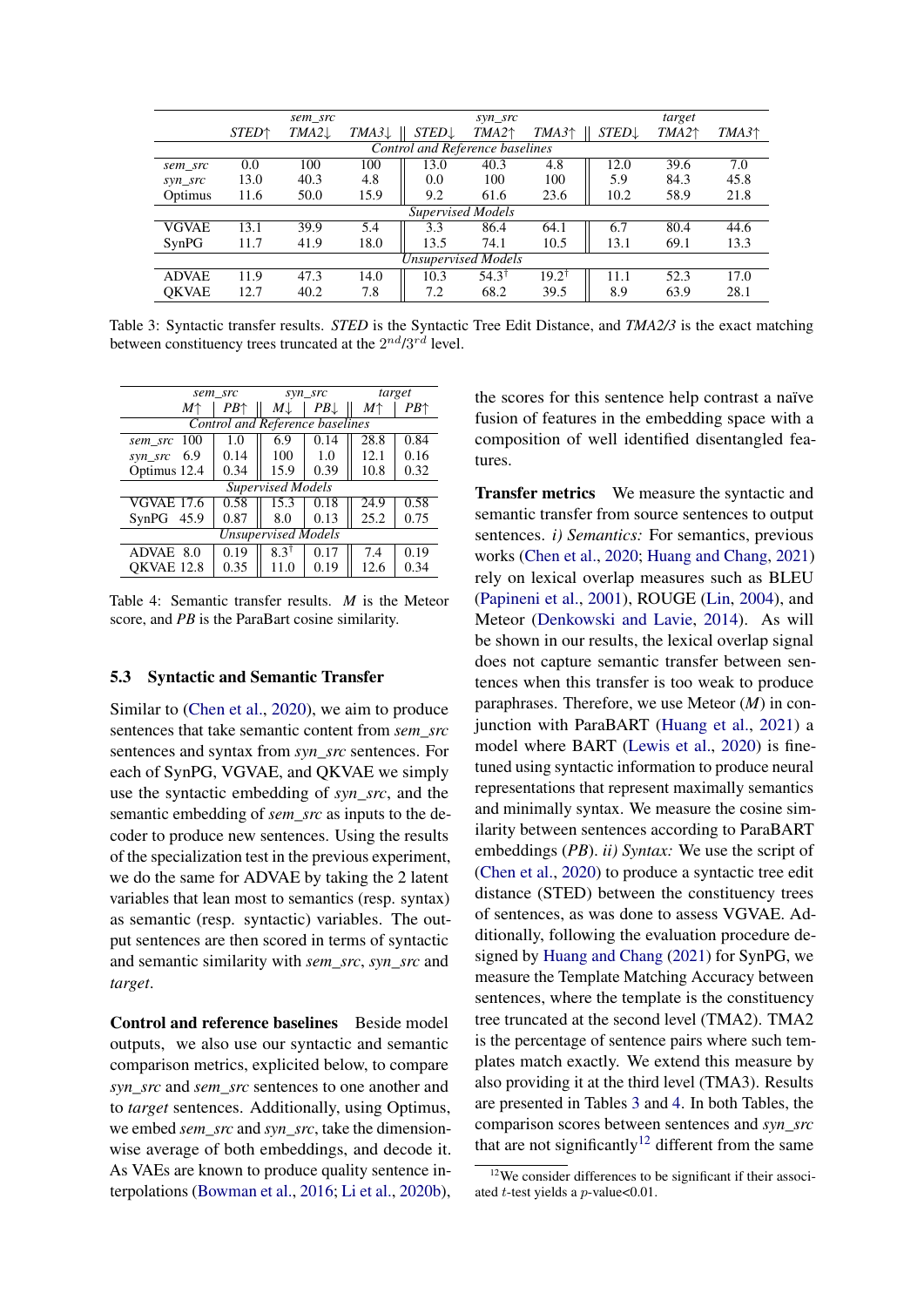scores produced with regard to *sem\_src* are marked with † .

Sanity checks with metrics and baselines We notice in Table [4](#page-6-1) that using Meteor as a semantic similarity measure results in various inconsistencies. For instance, paraphrases *target* have a higher Meteor score with the syntactic sources than with interpolations from *Optimus*. It can also be seen that the Meteor score between outputs from VG-VAE and both syntactic and semantic sources are rather close  $^{13}$  $^{13}$  $^{13}$ . In contrast, ParaBART score behaves as expected across comparisons in Table [4.](#page-6-1) Consequently, we retain ParaBART score as a semantic similarity measure. In the following, we use the scores between *sem\_src*, *syn\_src*, and *target* (first two rows in Tables [4](#page-6-1) and [3\)](#page-6-0) as reference scores for unrelated sentences, paraphrase pairs, and syntactically similar sentences.

Comparing the supervised baselines VGVAE and SynPG greatly differ in scores. It can be seen that SynPG copies a lot of lexical items from its semantic input (high Meteor score) which allows for higher semantic similarity scores. However, Table [3](#page-6-0) shows that SynPG transfers syntax from *syn\_src* at a high level (high TMA2, but low TMA3). In contrast, VGVAE transfers syntax and semantics in a balanced way and achieves the best syntax transfer scores overall (lowest STED with *syn\_src* and *target*).

Analysing the scores of QKVAE The semantic similarity scores *PB* of QKVAE outputs with *target* and *sem\_src* are close to those of Optimus outputs. Although these scores are low compared to supervised models, they are notably higher than semantic similarity scores between unrelated sentences (*e.g. syn\_src* and *sem\_src*). However, in contrast to Optimus, QKVAE outputs display low PB scores with *syn\_src*, which show that they draw very little semantic information from the syntactic sources. Concerning syntactic transfer in Table [3,](#page-6-0) QKVAE outputs share syntactic information with *syn\_src* on all levels (low STED, and high TMA2 and TMA3). Our model is even competitive with SynPG on TMA2, and better on TMA3 and STED. As expected, the scores comparing QKVAE outputs to *sem\_src* show that they share very little syntactic information. On the other hand, ADVAE shows poor transfer performance on syntax and semantics, with only slight differences between scores w.r.t. *syn\_src* and scores w.r.t *sem\_src*.

# 5.4 Comparing our Model to a Supervised Model with Less Data

Since VGVAE displays balanced syntactic and semantic transfer capabilities, we use it for this experiment where we train it on subsets of sizes in  ${10K, 25K, 50K, 100K}$  from its original training data. Our goal is to find out how much labeled data is needed for VGVAE to outperform our unsupervised model on both transfer metrics.

<span id="page-7-1"></span>

Figure 1: Plotting STED w.r.t *syn\_ref* and the PB cosine similarity w.r.t *sem\_ref* for VGVAE with different amounts of labeled data and for QKVAE. Points are scaled proportionally to the amount of training data. The vertical and horizontal diameters of each ellipse are equal to the standard deviation of the associated data points and axes.

In Figure [1,](#page-7-1) we plot for QKVAE and instances of VGVAE the *STED* of their outputs w.r.t *syn\_src* and the *PB* of these outputs w.r.t *sem\_src*. All values are averages over 5 runs, with standard deviations plotted as ellipses. Figure [1](#page-7-1) shows that to outperform QKVAE on syntactic and semantic transfer, VGVAE needs more than 50K labeled samples.

#### 6 Discussion and conclusion

In Table [5,](#page-8-4) we display example outputs of SynPG, VGVAE, and QKVAE along with their syntactic sources, semantic sources, and targets. We generally observed that the outputs of QKVAE range from paraphrases (line 6) to broadly related sentences (line 3). As was shown by our quantitative results, outputs from VAE-based models (VGVAE and QKVAE) share relatively few lexical items with the semantic input. This can be seen in the qualitative examples where they often swap words in the semantic source with closely related words (*e.g.*

<span id="page-7-0"></span> $13$ This was not observed by [Chen et al.](#page-9-0) [\(2020\)](#page-9-0), as they only compared outputs from VGVAE to the target paraphrases.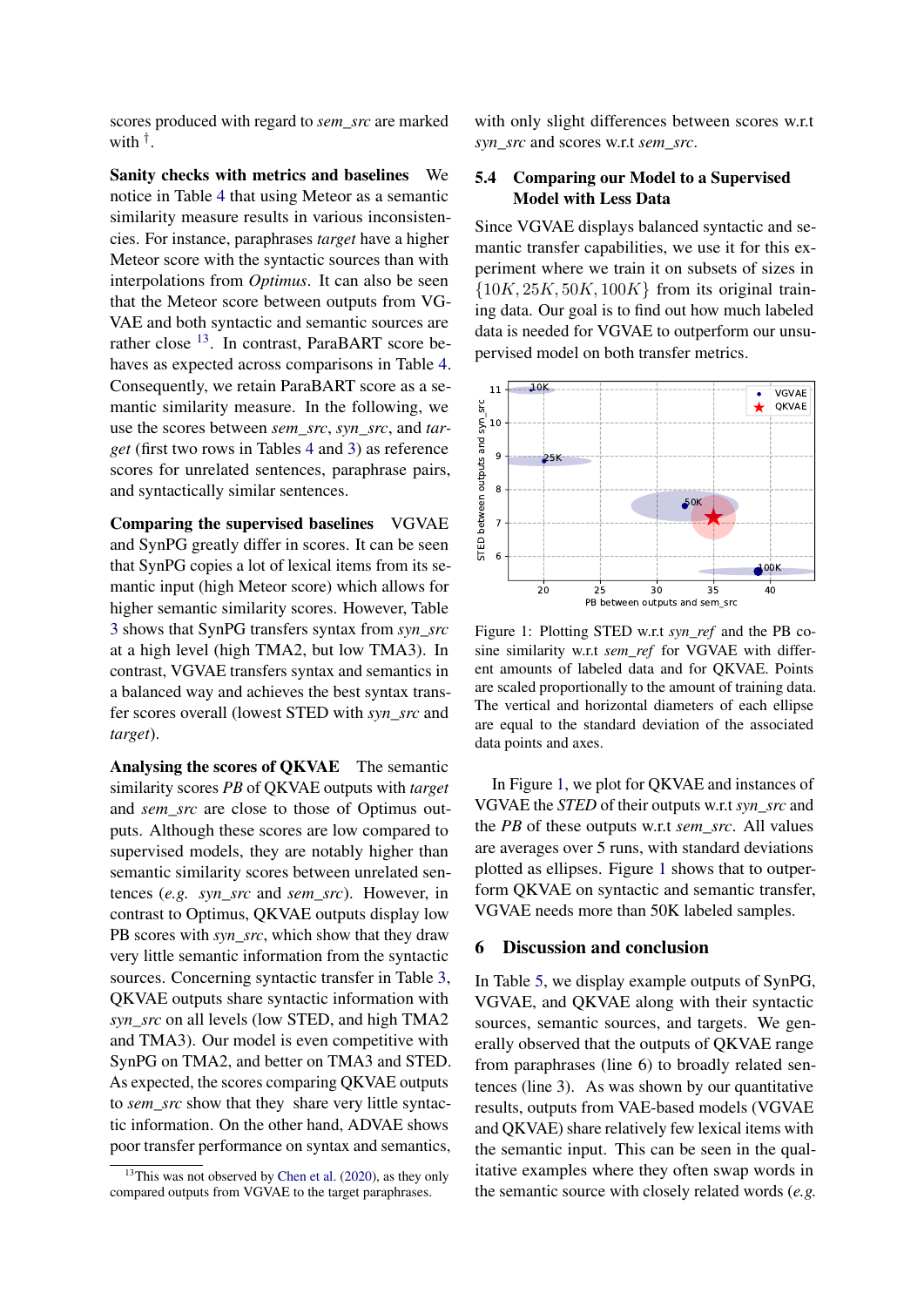<span id="page-8-4"></span>

| sem_src                                                    | $syn\_src$                                               | SynPG                                                                | <b>VGVAE</b>                             | <b>OKVAE</b>                                     | target                                                        |
|------------------------------------------------------------|----------------------------------------------------------|----------------------------------------------------------------------|------------------------------------------|--------------------------------------------------|---------------------------------------------------------------|
| de-<br>have<br>we<br>stroyed the 49th<br>armored division. | concomitant<br>usage<br><i>is</i><br>not<br>recommended. | have<br>$de-$<br>we<br>stroyed the 49th<br>armored division.         | armored division<br>hasn't destroyed.    | this military force<br>will be destroyed.        | 49th armored di-<br>vision has been<br>destroyed.             |
| let the fire burn<br>and put a piece of<br>hot iron in it. | sing a song. sing<br>a song for boys.                    | don't put the fire<br>in it burn a hot<br>piece of iron and<br>fire. | burn the fire. put<br>the iron on burns. | come on fire. get<br>a fire on it.               | keep this fire go-<br>ing. keep a piece<br>of hot iron on it. |
| took<br>the<br>they<br>lunch boxes?                        | have you given<br>me your hands?                         | they<br>do<br>boxes<br>took the lunch?                               | have they taken<br>them your snacks      | have you heard of<br>some lunch?                 | have they taken<br>the lunch boxes?                           |
| does it have a<br>coach?                                   | that's a phone<br>switcher, right?                       | how does it have<br>a coach?                                         | that's<br>a coach<br>coach, right?       | that's a warden.<br>huh?                         | it has a coach, no<br>?                                       |
| an old lady in a<br>cemetery.                              | that is a bad time<br>for a war.                         | there's a lady in<br>an old cemetery.                                | that's an old lady<br>in the cemetery.   | this is a strange<br>for<br>place<br>a<br>woman. | there is an old<br>lady in the ceme-<br>tery.                 |
| don't be afraid.                                           | still<br>there<br>are<br>many places to<br>go.           | don't<br>be<br>you<br>afraid.                                        | aren't be<br>there<br>afraid to be.      | there will be no<br>need to worry.               | there is no need to<br>be afraid.                             |
| isn't there a door<br>open?                                | the machines are<br>still good, right?                   | a isn't open door<br>there?                                          | the doors aren't<br>open, right?         | the door will be<br>open, okay?                  | there is a door<br>open, right?                               |

Table 5: Syntactic sources (*syn\_src*), semantic sources (*sem\_src*), the sentences produced when using them with different models, and the corresponding correct paraphrases (*target*).

"armored division" to "military force" in line 1, or "lunch boxes" to "snacks" in line 2). We attribute this quality to the smoothness of the latent space of VAEs which places coherent alternative lexical choices in the same vicinity. The examples above also show that our model is capable of capturing and transferring various syntactic characteristics such as the passive form (line 1), the presence of subject-verb inversion (lines 3, 4, and 7), or interjections (lines 4 and 6).

We presented QKVAE, an unsupervised model which disentangles syntax from semantics without syntactic or semantic information. Our experiments show that its latent variables effectively position sentences in the latent space according to these attributes. Additionally, we show that QKVAE displays clear signs of disentanglement in transfer experiments. Although the semantic transfer is moderate, syntactic transfer with QKVAE is competitive with SynPG, one of its supervised counterparts. Finally, we show that VGVAE, a supervised model, needs more than 50K samples to outperform QKVAE on both syntactic and semantic transfer.

We plan to extend this work in three directions: i) Finding ways to bias representations of each  $z_l^{sem}$ towards understandable concepts; *ii)* Applying QK-VAE to non-textual data since it is data agnostic (e.g. to rearrange elements of a visual landscape.); *iii)* Investigating the behavior of QKVAE on other languages.

# Acknowledgments

This work is supported by the PARSITI project grant (ANR-16-CE33-0021) given by the French National Research Agency (ANR), the *Laboratoire d'excellence "Empirical Foundations of Linguistics"* (ANR-10-LABX-0083), as well as the ON-TORULE project. It was also granted access to the HPC resources of IDRIS under the allocation 20XX-AD011012112 made by GENCI.

# References

- <span id="page-8-1"></span>Yu Bao, Hao Zhou, Shujian Huang, Lei Li, Lili Mou, Olga Vechtomova, Xinyu Dai, and Jiajun Chen. 2019. [Generating Sentences from Disentangled Syn](https://doi.org/10.18653/v1/p19-1602)[tactic and Semantic Spaces.](https://doi.org/10.18653/v1/p19-1602) *ACL 2019 - 57th Annual Meeting of the Association for Computational Linguistics, Proceedings of the Conference*, pages 6008–6019.
- <span id="page-8-2"></span>Melika Behjati and James Henderson. 2021. [Inducing](http://arxiv.org/abs/2102.01223) [Meaningful Units from Character Sequences with](http://arxiv.org/abs/2102.01223) [Slot Attention.](http://arxiv.org/abs/2102.01223) *Arxiv*.
- <span id="page-8-3"></span>Samuel R Bowman, Luke Vilnis, Oriol Vinyals, Andrew M Dai, Rafal Jozefowicz, and Samy Bengio. 2016. [Generating sentences from a continuous](https://doi.org/10.18653/v1/k16-1002) [space.](https://doi.org/10.18653/v1/k16-1002) In *CoNLL 2016 - 20th SIGNLL Conference on Computational Natural Language Learning, Proceedings*, pages 10–21.
- <span id="page-8-0"></span>Mingda Chen, Qingming Tang, Sam Wiseman, and Kevin Gimpel. 2019. [A multi-task approach for dis](https://doi.org/10.18653/v1/n19-1254)[entangling syntax and semantics in sentence repre](https://doi.org/10.18653/v1/n19-1254)[sentations.](https://doi.org/10.18653/v1/n19-1254) *NAACL HLT 2019 - 2019 Conference of the North American Chapter of the Association for*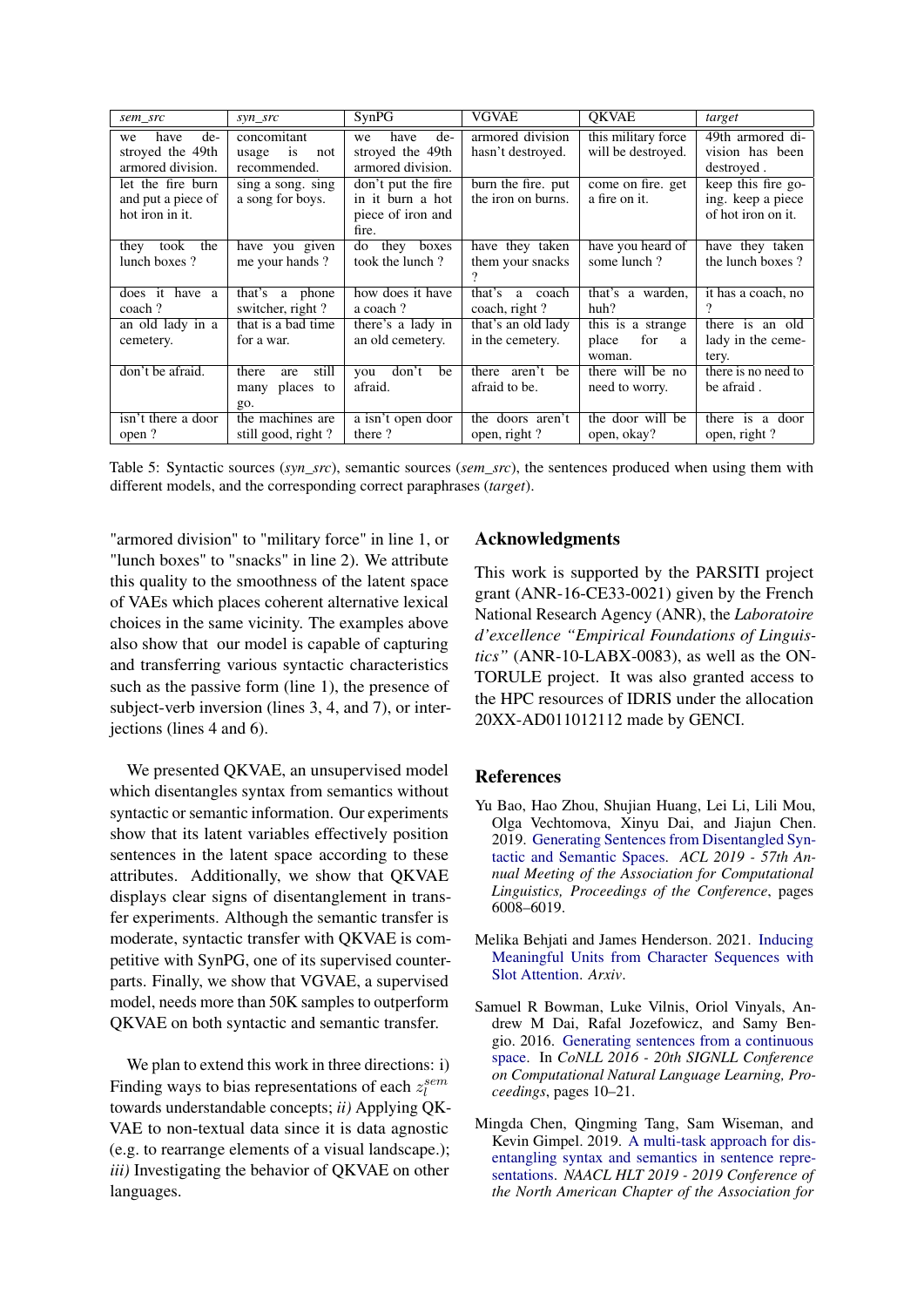*Computational Linguistics: Human Language Technologies - Proceedings of the Conference*, 1:2453– 2464.

- <span id="page-9-0"></span>Mingda Chen, Qingming Tang, Sam Wiseman, and Kevin Gimpel. 2020. [Controllable paraphrase gen](https://doi.org/10.18653/v1/p19-1599)[eration with a syntactic exemplar.](https://doi.org/10.18653/v1/p19-1599) In *ACL 2019 - 57th Annual Meeting of the Association for Computational Linguistics, Proceedings of the Conference*, 1, pages 5972–5984.
- <span id="page-9-15"></span>Tian Qi Chen, Xuechen Li, Roger Grosse, and David Duvenaud. 2018. Isolating sources of disentanglement in variational autoencoders. In *6th International Conference on Learning Representations, ICLR 2018 - Workshop Track Proceedings*.
- <span id="page-9-8"></span>Pengyu Cheng, Martin Renqiang Min, Dinghan Shen, Christopher Malon, Yizhe Zhang, Yitong Li, and Lawrence Carin. 2020. [Improving Disentangled](https://doi.org/10.18653/v1/2020.acl-main.673) [Text Representation Learning with Information-](https://doi.org/10.18653/v1/2020.acl-main.673)[Theoretic Guidance.](https://doi.org/10.18653/v1/2020.acl-main.673) In *Proceedings of the 58th Annual Meeting of the Association for Computational Linguistics*, pages 7530–7541.
- <span id="page-9-13"></span>Kevin Clark, Urvashi Khandelwal, Omer Levy, and Christopher D Manning. 2019. [What Does BERT](https://doi.org/10.18653/v1/w19-4828) [Look at? An Analysis of BERT's Attention.](https://doi.org/10.18653/v1/w19-4828) In *BlackBoxNLP@ACL*.
- <span id="page-9-17"></span>Michael Denkowski and Alon Lavie. 2014. [Meteor uni](https://doi.org/10.3115/v1/W14-3348)[versal: Language specific translation evaluation for](https://doi.org/10.3115/v1/W14-3348) [any target language.](https://doi.org/10.3115/v1/W14-3348) In *Proceedings of the Ninth Workshop on Statistical Machine Translation*, pages 376–380, Baltimore, Maryland, USA. Association for Computational Linguistics.
- <span id="page-9-16"></span>Jacob Devlin, Ming Wei Chang, Kenton Lee, and Kristina Toutanova. 2019. [BERT: Pre-training of](https://doi.org/arXiv:1811.03600v2) [deep bidirectional transformers for language under](https://doi.org/arXiv:1811.03600v2)[standing.](https://doi.org/arXiv:1811.03600v2) *NAACL HLT 2019 - 2019 Conference of the North American Chapter of the Association for Computational Linguistics: Human Language Technologies - Proceedings of the Conference*, 1:4171– 4186.
- <span id="page-9-7"></span>Wenyu Du, Zhouhan Lin, Yikang Shen, Timothy J O'Donnell, Yoshua Bengio, and Yue Zhang. 2020. [Exploiting Syntactic Structure for Better Language](https://doi.org/10.18653/v1/2020.acl-main.591) [Modeling: A Syntactic Distance Approach.](https://doi.org/10.18653/v1/2020.acl-main.591) In *Proceedings of the 58th Annual Meeting of the Association for Computational Linguistics*, page 6611–6628.
- <span id="page-9-6"></span>Chris Dyer, Adhiguna Kuncoro, Miguel Ballesteros, and Noah A Smith. 2016. [Recurrent neural network](https://doi.org/10.18653/v1/n16-1024) [grammars.](https://doi.org/10.18653/v1/n16-1024) *2016 Conference of the North American Chapter of the Association for Computational Linguistics: Human Language Technologies, NAACL HLT 2016 - Proceedings of the Conference*, pages 199–209.
- <span id="page-9-3"></span>Abolfazl Farahani, Sahar Voghoei, Khaled Rasheed, and Hamid R. Arabnia. 2021. [A Brief Review of](https://doi.org/10.1007/978-3-030-71704-9{_}65) [Domain Adaptation.](https://doi.org/10.1007/978-3-030-71704-9{_}65) In *Advances in Data Science and Information Engineering*, pages 877–894.
- <span id="page-9-4"></span>Ghazi Felhi, Joseph Le Roux, and Djamé Seddah. 2021. [Towards Unsupervised Content Disentanglement in](https://ctrlgenworkshop.github.io/camready/21/CameraReady/CTRLGEN (7).pdf) [Sentence Representations via Syntactic Roles.](https://ctrlgenworkshop.github.io/camready/21/CameraReady/CTRLGEN (7).pdf) In *1st CtrlGen: Controllable Generative Modeling in Language and Vision Workshop at NeurIPS 2021*.
- <span id="page-9-12"></span>John Hewitt and Christopher D. Manning. 2019. [A](https://aclanthology.org/N19-1419) [structural probe for finding syntax in word represen](https://aclanthology.org/N19-1419)[tations.](https://aclanthology.org/N19-1419) *NAACL HLT 2019 - 2019 Conference of the North American Chapter of the Association for Computational Linguistics: Human Language Technologies - Proceedings of the Conference*, 1:4129–4138.
- <span id="page-9-14"></span>Irina Higgins, Loic Matthey, Arka Pal, Christopher Burgess, Xavier Glorot, Matthew Botvinick, Shakir Mohamed, and Alexander Lerchner. 2017. B-VAE: Learning basic visual concepts with a constrained variational framework. *5th International Conference on Learning Representations, ICLR 2017 - Conference Track Proceedings*, pages 1–22.
- <span id="page-9-9"></span>Tom Hosking and Mirella Lapata. 2021. [Factorising](https://doi.org/10.18653/v1/2021.acl-long.112) [meaning and form for intent-preserving paraphras](https://doi.org/10.18653/v1/2021.acl-long.112)[ing.](https://doi.org/10.18653/v1/2021.acl-long.112) In *Proceedings of the 59th Annual Meeting of the Association for Computational Linguistics and the 11th International Joint Conference on Natural Language Processing (Volume 1: Long Papers)*, pages 1405–1418, Online. Association for Computational Linguistics.
- <span id="page-9-10"></span>Tom Hosking, Hao Tang, and Mirella Lapata. 2022. [Hierarchical sketch induction for paraphrase gener](https://aclanthology.org/2022.acl-long.178)[ation.](https://aclanthology.org/2022.acl-long.178) In *Proceedings of the 60th Annual Meeting of the Association for Computational Linguistics (Volume 1: Long Papers)*, pages 2489–2501, Dublin, Ireland. Association for Computational Linguistics.
- <span id="page-9-5"></span>Jennifer Hu, Jon Gauthier, Peng Qian, Ethan Wilcox, and Roger P Levy. 2020. [A Systematic assess](https://doi.org/10.18653/v1/2020.acl-main.158)[ment of syntactic generalization in neural language](https://doi.org/10.18653/v1/2020.acl-main.158) [models.](https://doi.org/10.18653/v1/2020.acl-main.158) In *Proceedings of the 58th Annual Meeting of the Association for Computational Linguistics*, pages 1725–1744.
- <span id="page-9-2"></span>James Y. Huang, Kuan-Hao Huang, and Kai-Wei Chang. 2021. [Disentangling Semantics and Syntax](https://doi.org/10.18653/v1/2021.naacl-main.108) [in Sentence Embeddings with Pre-trained Language](https://doi.org/10.18653/v1/2021.naacl-main.108) [Models.](https://doi.org/10.18653/v1/2021.naacl-main.108) In *Proceedings of the 2021 Conference of the North American Chapter of the Association for Computational Linguistics: Human Language Technologies*, pages 1372–1379, Stroudsburg, PA, USA. Association for Computational Linguistics.
- <span id="page-9-1"></span>Kuan-hao Huang and Kai-wei Chang. 2021. [Gener](https://doi.org/10.18653/v1/2021.eacl-main.88)[ating Syntactically Controlled Paraphrases without](https://doi.org/10.18653/v1/2021.eacl-main.88) [Using Annotated Parallel Pairs.](https://doi.org/10.18653/v1/2021.eacl-main.88) In *Proceedings of the 16th Conference of the European Chapter of the Association for Computational Linguistics: Main Volume*, pages 1022–1033, Stroudsburg, PA, USA. Association for Computational Linguistics.
- <span id="page-9-11"></span>Drew A. Hudson and Christopher D. Manning. 2018. [Compositional Attention Networks for Machine](https://doi.org/10.1126/science.1204534) [Reasoning.](https://doi.org/10.1126/science.1204534) *International Conference on Learning Representations*, 333(6045):975–8.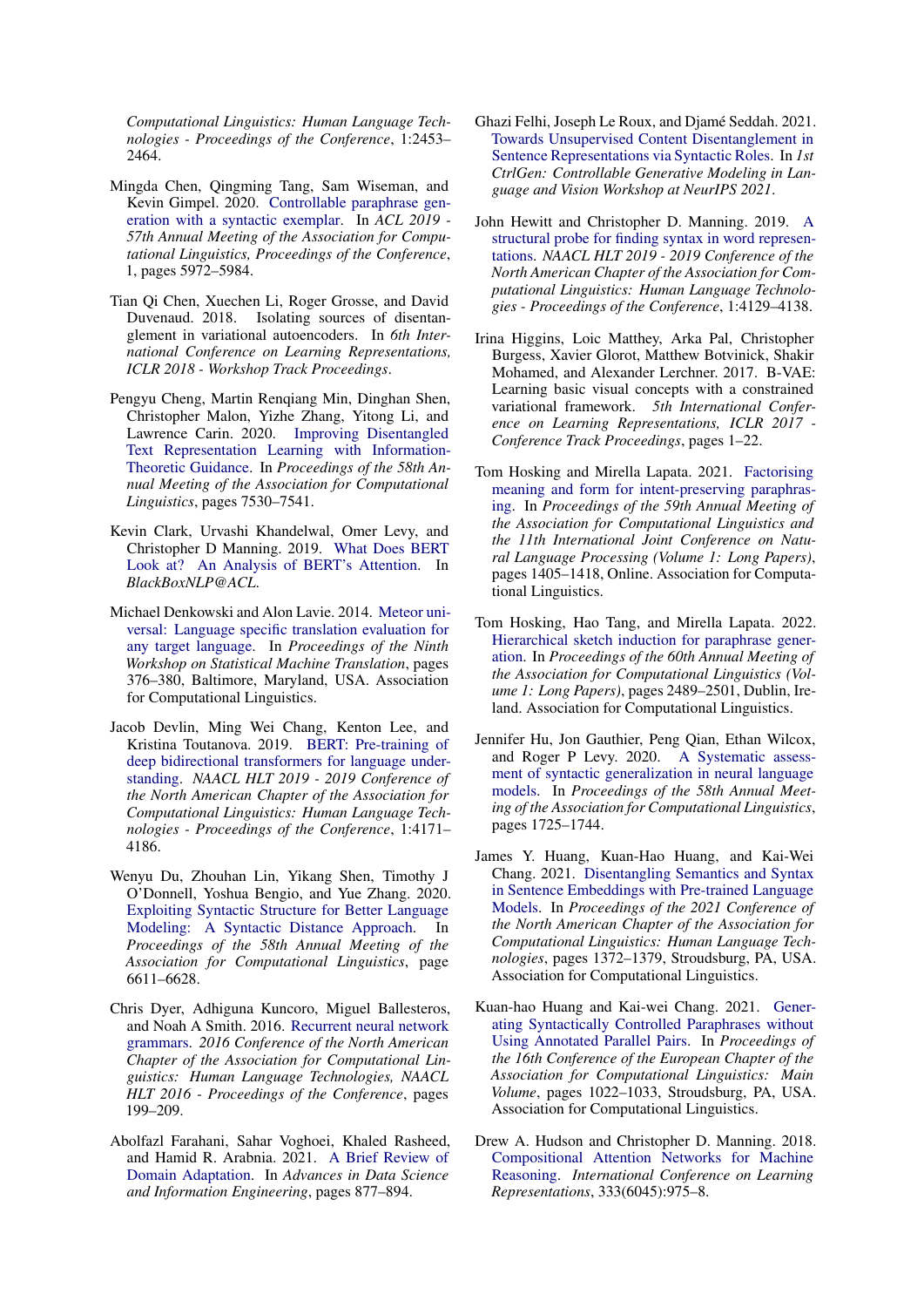- <span id="page-10-6"></span>Sarthak Jain and Byron C. Wallace. 2019. [Attention](https://doi.org/10.18653/v1/d19-1002) [is not Explanation.](https://doi.org/10.18653/v1/d19-1002) *EMNLP-IJCNLP 2019 - 2019 Conference on Empirical Methods in Natural Language Processing and 9th International Joint Conference on Natural Language Processing, Proceedings of the Conference*, pages 11–20.
- <span id="page-10-2"></span>Ganesh Jawahar, Benoît Sagot, and Djamé Seddah. 2019. [What does BERT learn about the structure](https://doi.org/10.18653/v1/P19-1356) [of language?](https://doi.org/10.18653/v1/P19-1356) In *Proceedings of the 57th Annual Meeting of the Association for Computational Linguistics*, pages 3651–3657, Florence, Italy. Association for Computational Linguistics.
- <span id="page-10-8"></span>Vineet John, Lili Mou, Hareesh Bahuleyan, and Olga Vechtomova. 2020. [Disentangled representation](https://doi.org/10.18653/v1/p19-1041) [learning for non-parallel text style transfer.](https://doi.org/10.18653/v1/p19-1041) In *ACL 2019 - 57th Annual Meeting of the Association for Computational Linguistics, Proceedings of the Conference*, pages 424–434.
- <span id="page-10-7"></span>Yoon Kim, Alexander M Rush, Lei Yu, Adhiguna Kuncoro, Chris Dyer, and Gábor Melis. 2019. [Unsuper](https://doi.org/10.18653/v1/n19-1114)[vised recurrent neural network grammars.](https://doi.org/10.18653/v1/n19-1114) *NAACL HLT 2019 - 2019 Conference of the North American Chapter of the Association for Computational Linguistics: Human Language Technologies - Proceedings of the Conference*, 1:1105–1117.
- <span id="page-10-17"></span>Diederik P Kingma and Jimmy Ba. 2015. [Adam: A](https://doi.org/10.1145/1830483.1830503) [Method for Stochastic Optimization.](https://doi.org/10.1145/1830483.1830503) In *3rd International Conference on Learning Representations, ICLR 2015, San Diego, CA, USA, May 7-9, 2015, Conference Track Proceedings San Diego, CA, USA, May 7-9, 2015, Conference Track Proceedings*.
- <span id="page-10-13"></span>Diederik P Kingma, Tim Salimans, Rafal Jozefowicz, Xi Chen, Ilya Sutskever, and Max Welling. 2016. Improved variational inference with inverse autoregressive flow. *Advances in neural information processing systems*, 29:4743–4751.
- <span id="page-10-1"></span>Diederik P. Kingma and Max Welling. 2014. Autoencoding variational bayes. In *2nd International Conference on Learning Representations, ICLR 2014 - Conference Track Proceedings*, Ml, pages 1– 14.
- <span id="page-10-3"></span>Jordan Kodner and Nitish Gupta. 2020. [Overestima](https://doi.org/10.18653/v1/2020.acl-main.160)[tion of syntactic representation in neural language](https://doi.org/10.18653/v1/2020.acl-main.160) [models.](https://doi.org/10.18653/v1/2020.acl-main.160) In *Proceedings of the 58th Annual Meeting of the Association for Computational Linguistics*, page 1757–1762.
- <span id="page-10-5"></span>Artur Kulmizev, Vinit Ravishankar, Mostafa Abdou, and Joakim Nivre. 2020. [Do neural language mod](https://doi.org/10.18653/v1/2020.acl-main.375)[els show preferences for syntactic formalisms?](https://doi.org/10.18653/v1/2020.acl-main.375) In *Proceedings of the 58th Annual Meeting of the Association for Computational Linguistics*, page 4077–4091.
- <span id="page-10-15"></span>Mike Lewis, Yinhan Liu, Naman Goyal, Marjan Ghazvininejad, Abdelrahman Mohamed, Omer Levy, Veselin Stoyanov, and Luke Zettlemoyer.

2020. [BART: Denoising Sequence-to-Sequence Pre](https://doi.org/10.18653/v1/2020.acl-main.703)[training for Natural Language Generation, Transla](https://doi.org/10.18653/v1/2020.acl-main.703)[tion, and Comprehension.](https://doi.org/10.18653/v1/2020.acl-main.703) In *Proceedings of the 58th Annual Meeting of the Association for Computational Linguistics*, pages 7871–7880, Stroudsburg, PA, USA. Association for Computational Linguistics.

- <span id="page-10-12"></span>Bohan Li, Junxian He, Graham Neubig, Taylor Berg-Kirkpatrick, and Yiming Yang. 2020a. [A surpris](https://github.com/haofuml/cyclic_)[ingly effective fix for deep latent variable modeling](https://github.com/haofuml/cyclic_) [of text.](https://github.com/haofuml/cyclic_) In *EMNLP-IJCNLP 2019 - 2019 Conference on Empirical Methods in Natural Language Processing and 9th International Joint Conference on Natural Language Processing, Proceedings of the Conference*, pages 3603–3614.
- <span id="page-10-11"></span>Chunyuan Li, Xiang Gao, Yuan Li, Baolin Peng, Xiujun Li, Yizhe Zhang, and Jianfeng Gao. 2020b. [Op](https://doi.org/10.18653/v1/2020.emnlp-main.378)[timus: Organizing Sentences via Pre-trained Mod](https://doi.org/10.18653/v1/2020.emnlp-main.378)[eling of a Latent Space.](https://doi.org/10.18653/v1/2020.emnlp-main.378) In *Proceedings of the 2020 Conference on Empirical Methods in Natural Language Processing (EMNLP)*, pages 4678–4699, Stroudsburg, PA, USA. Association for Computational Linguistics.
- <span id="page-10-9"></span>Dingcheng Li, Hongliang Fei, Shaogang Ren, and Ping Li. 2021. [A deep decomposable model for disentan](https://doi.org/10.18653/v1/2021.findings-emnlp.364)[gling syntax and semantics in sentence representa](https://doi.org/10.18653/v1/2021.findings-emnlp.364)[tion.](https://doi.org/10.18653/v1/2021.findings-emnlp.364) In *Findings of the Association for Computational Linguistics: EMNLP 2021*, pages 4300–4310, Punta Cana, Dominican Republic. Association for Computational Linguistics.
- <span id="page-10-14"></span>Zhiyuan Li, Jaideep Vitthal Murkute, Prashnna Kumar Gyawali, and Linwei Wang. 2020c. [Progressive](https://openreview.net/forum?id=SJxpsxrYPS http://arxiv.org/abs/2002.10549) [Learning and Disentanglement of Hierarchical Rep](https://openreview.net/forum?id=SJxpsxrYPS http://arxiv.org/abs/2002.10549)[resentations.](https://openreview.net/forum?id=SJxpsxrYPS http://arxiv.org/abs/2002.10549) *International Conference on Learning Representations*.
- <span id="page-10-16"></span>Chin-Yew Lin. 2004. [Rouge: a package for auto](https://www.microsoft.com/en-us/research/publication/rouge-a-package-for-automatic-evaluation-of-summaries/)[matic evaluation of summaries.](https://www.microsoft.com/en-us/research/publication/rouge-a-package-for-automatic-evaluation-of-summaries/) In *Workshop on Text Summarization Branches Out, Post-Conference Workshop of ACL 2004, Barcelona, Spain*, pages 74– 81.
- <span id="page-10-10"></span>Francesco Locatello, Dirk Weissenborn, Thomas Unterthiner, Aravindh Mahendran, Georg Heigold, Jakob Uszkoreit, Alexey Dosovitskiy, and Thomas Kipf. 2020. Object-centric learning with slot attention. *Advances in Neural Information Processing Systems*, 2020-Decem(NeurIPS):1–27.
- <span id="page-10-0"></span>Jie Lu, Anjin Liu, Fan Dong, Feng Gu, Joao Gama, and Guangquan Zhang. 2019. [Learning under Concept](https://doi.org/10.1109/TKDE.2018.2876857) [Drift: A Review.](https://doi.org/10.1109/TKDE.2018.2876857) *IEEE Transactions on Knowledge and Data Engineering*, 31(12):2346–2363.
- <span id="page-10-4"></span>Rebecca Marvin and Tal Linzen. 2020. [Targeted syn](https://doi.org/10.18653/v1/d18-1151)[tactic evaluation of language models.](https://doi.org/10.18653/v1/d18-1151) *Proceedings of the 2018 Conference on Empirical Methods in Natural Language Processing, EMNLP 2018*, pages 1192–1202.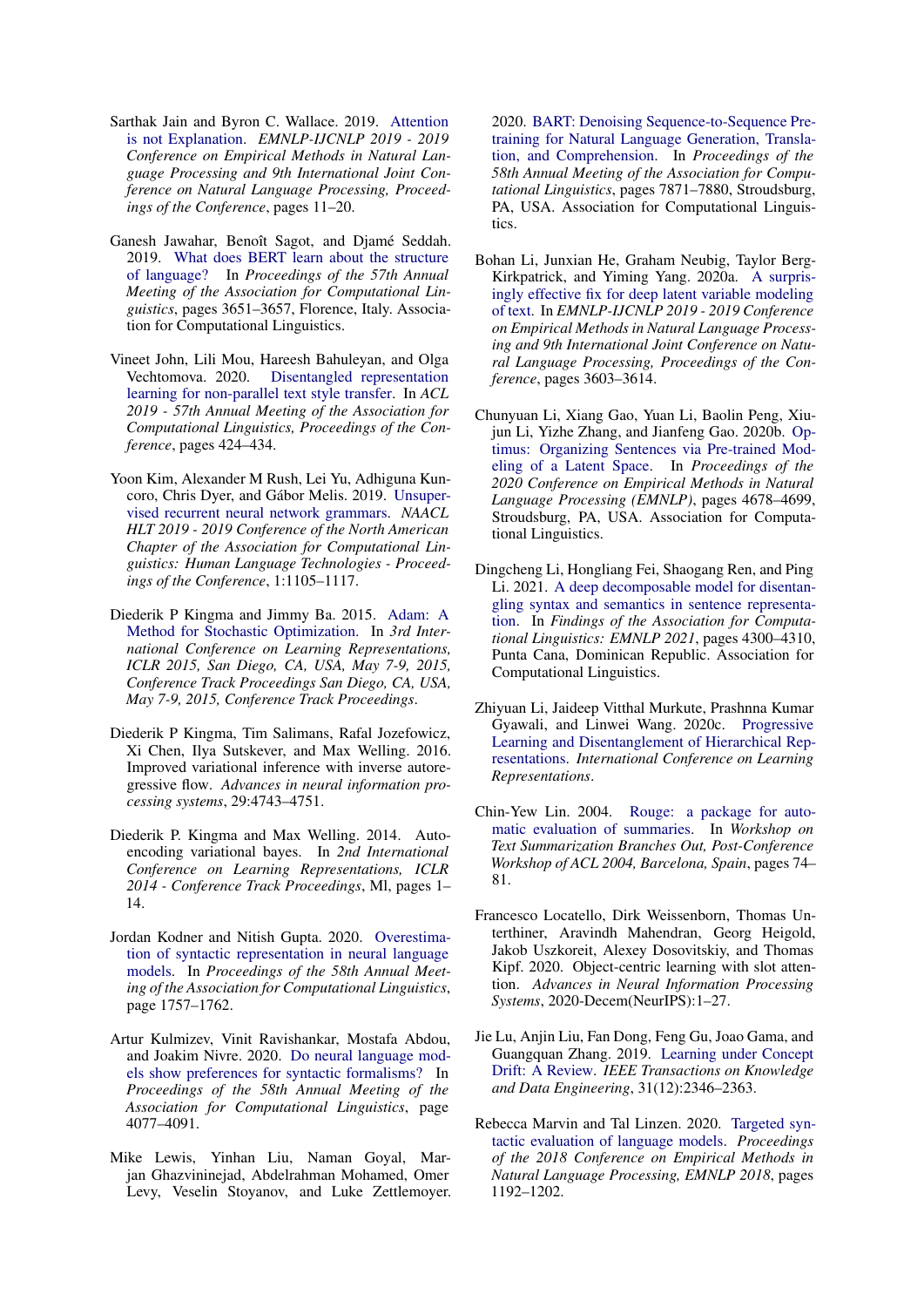- <span id="page-11-18"></span>Kishore Papineni, Salim Roukos, Todd Ward, and Wei-Jing Zhu. 2001. [BLEU: a method for automatic](https://doi.org/10.3115/1073083.1073135) [evaluation of machine translation.](https://doi.org/10.3115/1073083.1073135) In *Proceedings of the 40th Annual Meeting of the Association for Computational Linguistics*, volume 371, pages 311– 318, Morristown, NJ, USA. Association for Computational Linguistics.
- <span id="page-11-17"></span>Jeffrey Pennington, Richard Socher, and Christopher Manning. 2014. [Glove: Global Vectors for Word](https://doi.org/10.3115/v1/D14-1162) [Representation.](https://doi.org/10.3115/v1/D14-1162) *Proceedings of the 2014 Conference on Empirical Methods in Natural Language Processing (EMNLP)*, pages 1532–1543.
- <span id="page-11-7"></span>Tiago Pimentel, Josef Valvoda, Rowan Hall Maudslay, Ran Zmigrod, Adina Williams, and Ryan Cotterell. 2020. [Information-Theoretic Probing for Linguistic](https://doi.org/10.18653/v1/2020.acl-main.420) [Structure.](https://doi.org/10.18653/v1/2020.acl-main.420) In *Proceedings of the 58th Annual Meeting of the Association for Computational Linguistics*, pages 4609–4622, Stroudsburg, PA, USA. Association for Computational Linguistics.
- <span id="page-11-16"></span>Alec Radford, Jeffrey Wu, Rewon Child, David Luan, Dario Amodei, and Ilya Sutskever. 2019. Language Models are Unsupervised Multitask Learners.
- <span id="page-11-11"></span>Shauli Ravfogel, Yanai Elazar, Jacob Goldberger, and Yoav Goldberg. 2020. [Unsupervised distillation of](https://doi.org/10.18653/v1/2020.blackboxnlp-1.9) [syntactic information from contextualized word rep](https://doi.org/10.18653/v1/2020.blackboxnlp-1.9)[resentations.](https://doi.org/10.18653/v1/2020.blackboxnlp-1.9) In *Proceedings of the Third BlackboxNLP Workshop on Analyzing and Interpreting Neural Networks for NLP*, pages 91–106, Online. Association for Computational Linguistics.
- <span id="page-11-12"></span>Danilo Jimenez Rezende, S. M. Ali Eslami, Shakir Mohamed, Peter Battaglia, Max Jaderberg, and Nicolas Heess. 2016. Unsupervised learning of 3D structure from images. In *Advances in Neural Information Processing Systems*, Nips, pages 5003–5011.
- <span id="page-11-5"></span>Anna Rogers, Olga Kovaleva, and Anna Rumshisky. 2020. [A primer in BERTology: What we know](https://doi.org/10.1162/tacl_a_00349) [about how BERT works.](https://doi.org/10.1162/tacl_a_00349) *Transactions of the Association for Computational Linguistics*, 8:842–866.
- <span id="page-11-0"></span>Cynthia Rudin, Chaofan Chen, Zhi Chen, Haiyang Huang, Lesia Semenova, and Chudi Zhong. 2022. [Interpretable machine learning: Fundamental prin](https://doi.org/10.1214/21-SS133)[ciples and 10 grand challenges.](https://doi.org/10.1214/21-SS133) *Statistics Surveys*, 16:1–80.
- <span id="page-11-2"></span>Djamé Seddah, Farah Essaidi, Amal Fethi, Matthieu Futeral, Benjamin Muller, Pedro Javier Ortiz Suárez, Benoît Sagot, and Abhishek Srivastava. 2020. [Build](https://doi.org/10.18653/v1/2020.acl-main.107)[ing a User-Generated Content North-African Ara](https://doi.org/10.18653/v1/2020.acl-main.107)[bizi Treebank: Tackling Hell.](https://doi.org/10.18653/v1/2020.acl-main.107) In *Proceedings of the 58th Annual Meeting of the Association for Computational Linguistics*, pages 1139–1150. Association for Computational Linguistics.
- <span id="page-11-19"></span>Noam Shazeer and Mitchell Stern. 2018. Adafactor: Adaptive learning rates with sublinear memory cost. *35th International Conference on Machine Learning, ICML 2018*, 10:7322–7330.
- <span id="page-11-9"></span>Yikang Shen, Shawn Tan, Alessandro Sordoni, and Aaron Courville. 2019. Ordered neurons: Integrating tree structures into recurrent neural networks. In *7th International Conference on Learning Representations, ICLR 2019*, pages 1–14.
- <span id="page-11-14"></span>Ilya Sutskever, Oriol Vinyals, and Quoc V. Le. 2014. [Sequence to Sequence Learning with Neural Net](https://doi.org/10.5555/2969033.2969173)[works.](https://doi.org/10.5555/2969033.2969173) *Proceedings of the 27th International Conference on Neural Information Processing Systems - Volume 2*, 155(1-2):105–145.
- <span id="page-11-4"></span>Ian Tenney, Dipanjan Das, and Ellie Pavlick. 2019. [BERT rediscovers the classical NLP pipeline.](https://doi.org/10.18653/v1/P19-1452) In *Proceedings of the 57th Annual Meeting of the Association for Computational Linguistics*, pages 4593– 4601, Florence, Italy. Association for Computational Linguistics.
- <span id="page-11-13"></span>Andros Tjandra, Ruoming Pang, Yu Zhang, and Shigeki Karita. 2021. [Unsupervised learning of dis](https://doi.org/10.21437/Interspeech.2021-1936)[entangled speech content and style representation.](https://doi.org/10.21437/Interspeech.2021-1936) *Proceedings of the Annual Conference of the International Speech Communication Association, IN-TERSPEECH*, 4:3191–3195.
- <span id="page-11-8"></span>Jannis Vamvas and Rico Sennrich. 2021. [On the Lim](https://doi.org/10.18653/v1/2021.blackboxnlp-1.5)[its of Minimal Pairs in Contrastive Evaluation.](https://doi.org/10.18653/v1/2021.blackboxnlp-1.5) In *Proceedings of the Fourth BlackboxNLP Workshop on Analyzing and Interpreting Neural Networks for NLP*, pages 58–68, Stroudsburg, PA, USA. Association for Computational Linguistics.
- <span id="page-11-3"></span>Ashish Vaswani, Noam Shazeer, Niki Parmar, Jakob Uszkoreit, Llion Jones, Aidan N. Gomez, Lukasz Kaiser, and Illia Polosukhin. 2017. [Attention Is All](https://doi.org/10.1017/S0952523813000308) [You Need.](https://doi.org/10.1017/S0952523813000308) In *NeurIPS*, Nips.
- <span id="page-11-6"></span>Sarah Wiegreffe and Yuval Pinter. 2020. [Attention is](https://doi.org/10.18653/v1/d19-1002) [not not explanation.](https://doi.org/10.18653/v1/d19-1002) *EMNLP-IJCNLP 2019 - 2019 Conference on Empirical Methods in Natural Language Processing and 9th International Joint Conference on Natural Language Processing, Proceedings of the Conference*, pages 11–20.
- <span id="page-11-15"></span>John Wieting and Kevin Gimpel. 2018. [ParanMT-50M:](https://doi.org/10.18653/v1/p18-1042) [Pushing the limits of paraphrastic sentence embed](https://doi.org/10.18653/v1/p18-1042)[dings with millions of machine translations.](https://doi.org/10.18653/v1/p18-1042) *ACL 2018 - 56th Annual Meeting of the Association for Computational Linguistics, Proceedings of the Conference (Long Papers)*, 1:451–462.
- <span id="page-11-10"></span>Peng Xu, Jackie Chi Kit Cheung, and Yanshuai Cao. 2020. [On Variational Learning of Controllable](http://arxiv.org/abs/1905.11975) [Representations for Text without Supervision.](http://arxiv.org/abs/1905.11975) *The 37th International Conference on Machine Learning (ICML 2020)*.
- <span id="page-11-1"></span>Xinyuan Zhang, Yi Yang, Siyang Yuan, Dinghan Shen, and Lawrence Carin. 2019. [Syntax-Infused Vari](https://doi.org/10.18653/v1/P19-1199)[ational Autoencoder for Text Generation.](https://doi.org/10.18653/v1/P19-1199) In *Proceedings of the 57th Annual Meeting of the Association for Computational Linguistics*, pages 2069– 2078, Stroudsburg, PA, USA. Association for Computational Linguistics.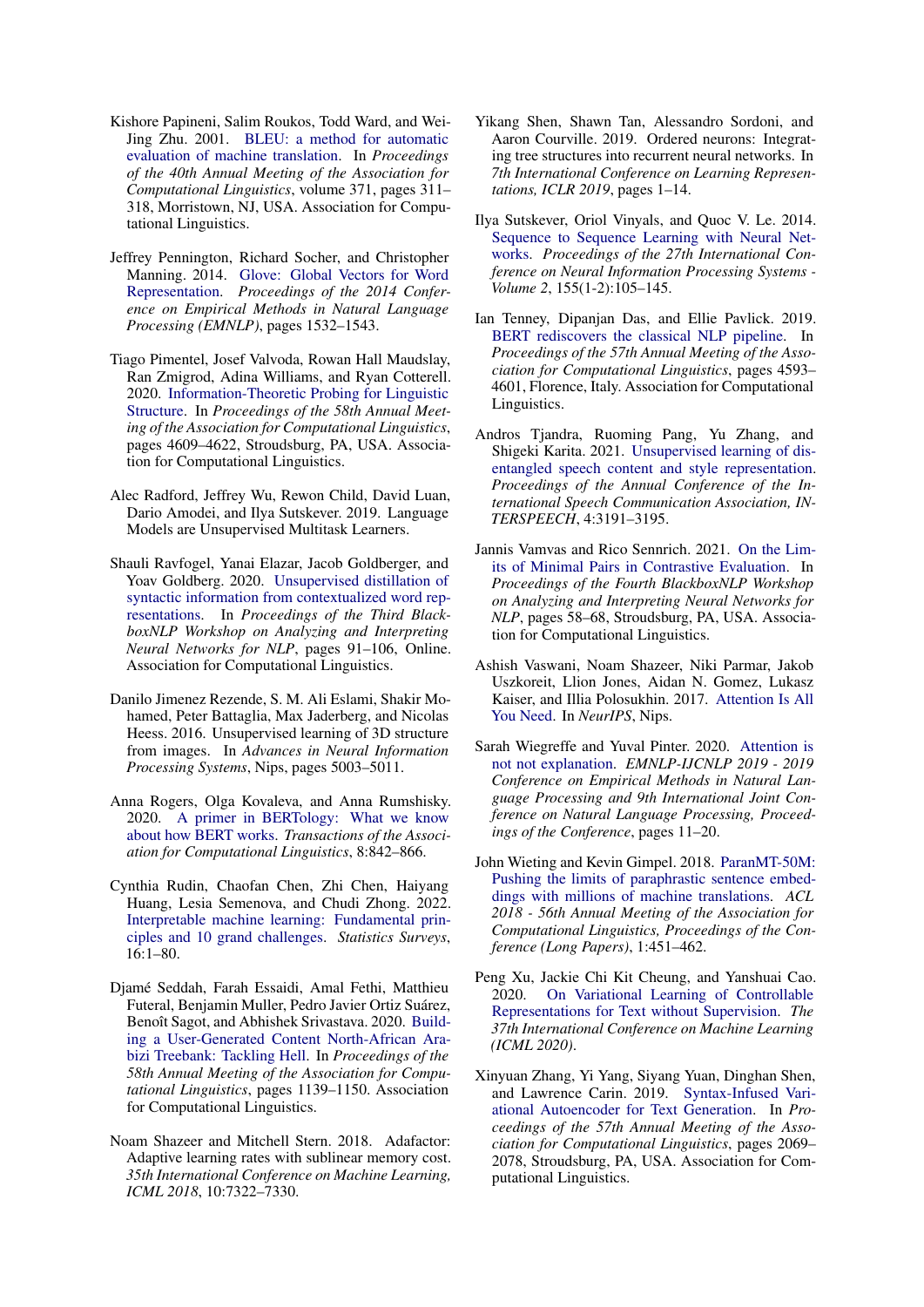#### <span id="page-12-0"></span>A Results on the development set

We hereby display the scores on the development set. The encoder scores concerning the specialization of latent variables are in Table [6,](#page-12-2) while the transfer scores are in Table [7](#page-12-3) for semantics, and Table [8](#page-12-4) for syntax. The values on the development set concerning the comparison of QKVAE with VGVAE trained on various amounts of data is in Figure [2.](#page-12-5)

# <span id="page-12-1"></span>B Hyper-parameters

**Hyper-parameter values** The  $\beta$  weight on the KL divergence is set to 0.6 for  $z^c$  and to 0.3 for  $z^s$ , and the  $\lambda$  threshold for the Free-Bits strategy is set

<span id="page-12-2"></span>

|                            | $z^{sem} \uparrow$ | $z^{syn}$ |  |  |  |  |  |  |
|----------------------------|--------------------|-----------|--|--|--|--|--|--|
| <b>Supervised Models</b>   |                    |           |  |  |  |  |  |  |
| <b>VGVAE</b>               | 99.0               | 16.4      |  |  |  |  |  |  |
| SynPG                      | 91.6               | 31.2      |  |  |  |  |  |  |
| <b>Unsupervised Models</b> |                    |           |  |  |  |  |  |  |
| Optimus                    | 89.4               |           |  |  |  |  |  |  |
| <b>ADVAE</b>               | 41.0               | 40.3      |  |  |  |  |  |  |
| <b>OKVAE</b>               | 86.7               | 27.0      |  |  |  |  |  |  |

Table 6: The probability \*100 that an embedding places a target sentence closer to its semantic source than it is to its syntactic source in the embedding space. (development set results)

<span id="page-12-3"></span>

|                            | sem src                                |                          | syn_src          | target |              |  |  |  |  |  |
|----------------------------|----------------------------------------|--------------------------|------------------|--------|--------------|--|--|--|--|--|
| $M\uparrow$                | PB↑                                    | $M\downarrow$            | PB               | M↑     | $PB\uparrow$ |  |  |  |  |  |
|                            | <b>Control and Reference baselines</b> |                          |                  |        |              |  |  |  |  |  |
| 100<br>sem src             | 1.0                                    | 7.4                      | 0.13             | 27.4   | 0.82         |  |  |  |  |  |
| 7.4<br>syn_src             | 0.13                                   | 100                      | 1.0              | 12.0   | 0.16         |  |  |  |  |  |
| Optimus 13.00              | 0.35                                   | 13.4                     | $0.34^{\dagger}$ | 10.5   | 0.32         |  |  |  |  |  |
|                            |                                        | <b>Supervised Models</b> |                  |        |              |  |  |  |  |  |
| <b>VGVAE</b><br>18.3       | 0.58                                   | 15.2                     | 0.17             | 23.0   | 0.57         |  |  |  |  |  |
| SynPG<br>47.6              | 0.86                                   | 7.8                      | 0.11             | 24.4   | 0.73         |  |  |  |  |  |
| <b>Unsupervised Models</b> |                                        |                          |                  |        |              |  |  |  |  |  |
| <b>ADVAE</b><br>9.0        | 0.20                                   | 8.1                      | 0.17             | 7.7    | 0.19         |  |  |  |  |  |
| OKVAE<br>13.4              | 0.36                                   | 11.3                     | 0.19             | 12.9   | 0.35         |  |  |  |  |  |

Table 7: Semantic transfer results (development set results)

<span id="page-12-5"></span>

Figure 2: Plotting STED w.r.t *syn\_ref* and the PB cosine similarity w.r.t *sem\_ref* for VGVAE with different amounts of labeled data and for QKVAE. Points are scaled proportionally to the amount of training data. The vertical and horizontal diameters of each ellipse are equal to the standard deviation of the associated data points and axes.

to 0.05. KL annealing is performed between steps  $3K$  and  $6K$  for  $z^{sem}$ , and between steps 7K and 20K for  $z^{syn}$ . The model is trained using Adafactor [\(Shazeer and Stern,](#page-11-19) [2018\)](#page-11-19), a memory-efficient version of Adam [\(Kingma and Ba,](#page-10-17) [2015\)](#page-10-17). Using a batch size of 64, we train for 40 epochs, which takes about 30 hours on a single Nvidia GEForce RTX 2080 GPU. We use 4 layers for both Transformer encoders and decoders. The encoders (resp. decoders) are initialized with parameters from the 4 first layers (resp. 4 last layers) of BART encoders (resp. decoders). In total, our model uses 236M parameters.

Manual Hyper-parameter search Given that the architecture for Transformer layers is fixed by BART, we mainly explored 3 parameters: number of latent variables L, number of Transformer layers, values for  $\beta$ . Our first experiments have shown that setting  $L$  to 8 or 16 does not yield good re-

<span id="page-12-4"></span>

|                            |                          | sem_src           |                  | syn_src                  |                  |                  | target           |          |         |
|----------------------------|--------------------------|-------------------|------------------|--------------------------|------------------|------------------|------------------|----------|---------|
|                            | <b>STED</b> <sup>+</sup> | $TMA2 \downarrow$ | $TMA3\downarrow$ | <b>STED</b>              | $TMA2^+$         | $TMA3+$          | $STED\downarrow$ | $TMA2^+$ | $TMA3+$ |
| Control/Ceiling baselines  |                          |                   |                  |                          |                  |                  |                  |          |         |
| sem src                    | 0.0                      | 100               | 100              | 11.9                     | 46.4             | 6.8              | 10.9             | 47.0     | 7.3     |
| syn_src                    | 11.9                     | 46.4              | 6.8              | 0.0                      | 100              | 100              | 6.0              | 81.6     | 45.0    |
| Optimus                    | 9.7                      | 58.2              | 20.6             | $9.2^{\dagger}$          | $61.6^{\dagger}$ | $22.6^{\dagger}$ | 9.9              | 59.6     | 18.4    |
|                            |                          |                   |                  | <b>Supervised Models</b> |                  |                  |                  |          |         |
| <b>VGVAE</b>               | 11.9                     | 45.4              | 6.8              | 3.2                      | 84.2             | 58.2             | 6.7              | 77.6     | 39.0    |
| SynPG                      | 9.3                      | 49.4              | 21.4             | 12.2                     | 73.0             | 12.2             | 12.2             | 68.6     | 13.0    |
| <b>Unsupervised Models</b> |                          |                   |                  |                          |                  |                  |                  |          |         |
| <b>ADVAE</b>               | 10.1                     | 53.4              | 18.6             | $9.8^{\dagger}$          | $55.0^{\dagger}$ | $17.4^{\dagger}$ | 10.5             | 52.8     | 15.4    |
| <b>OKVAE</b>               | 11.4                     | 45.0              | 9.1              | 6.8                      | 66.4             | 37.4             | 8.6              | 63.0     | 26.9    |

Table 8: Syntactic transfer results (development set results)